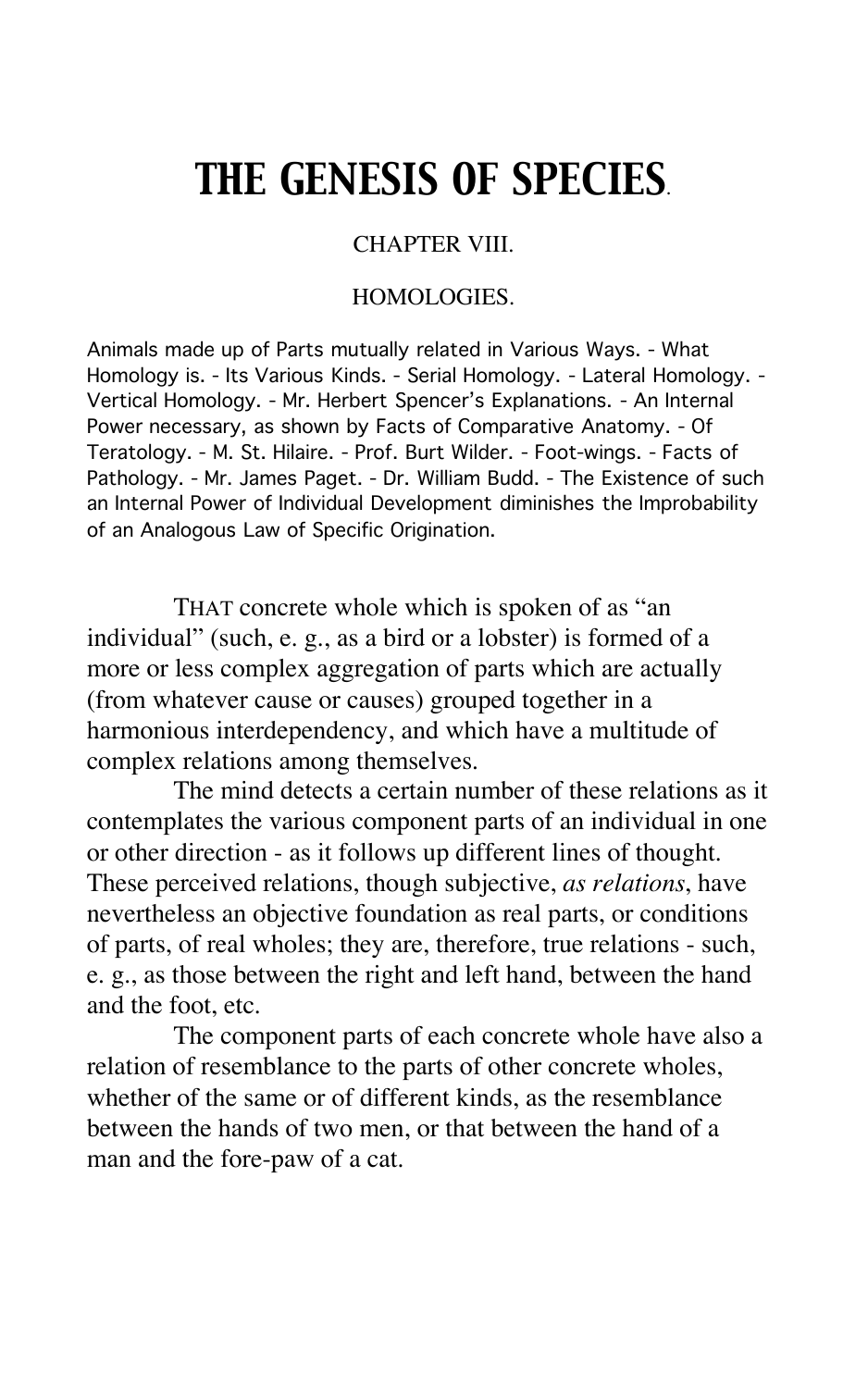## 170 THE GENESIS OF SPECIES.

Now, it is here contended that the relationships borne one to another, by various component parts, imply the existence of some innate, internal condition, conveniently spoken of as a power or tendency, which is quite as mysterious as is any innate condition, power, or tendency, resulting in the orderly evolution of successive specific manifestations. These relationships, as also this developmental power, will doubtless, in a certain sense, be somewhat further explained as science advances. But the result will be merely a shifting of the inexplicability a point backward, by the intercalation of another step between the action of the internal condition or power and its external result. In the mean time, even if by "Natural Selection" we could eliminate the puzzles of the "origin of species," yet other phenomena, not less remarkable (namely, those noticed in this chapter), would still remain unexplained and as yet inexplicable. It is not improbable that, could we arrive at the causes conditioning all the complex inter-relations between the several parts of one animal, we should at the same time obtain the key to unlock the secrets of specific origination.

It is desirable, then, to see what facts there are in animal organization which point to innate conditions (powers and tendencies), as yet unexplained, and upon which the theory of "Natural Selection" is unable to throw any explanatory light.

The facts to be considered are the phenomena of "homology," and especially of serial, bilateral, and vertical homology.

The word "homology" indicates such a relation between two parts that they may be said in some sense to be "the same," or at least "of similar nature." This similarity, however, does not relate to the *use* to which parts are put, but only to their relative position with regard to other parts, or to their mode of origin. There are many kinds of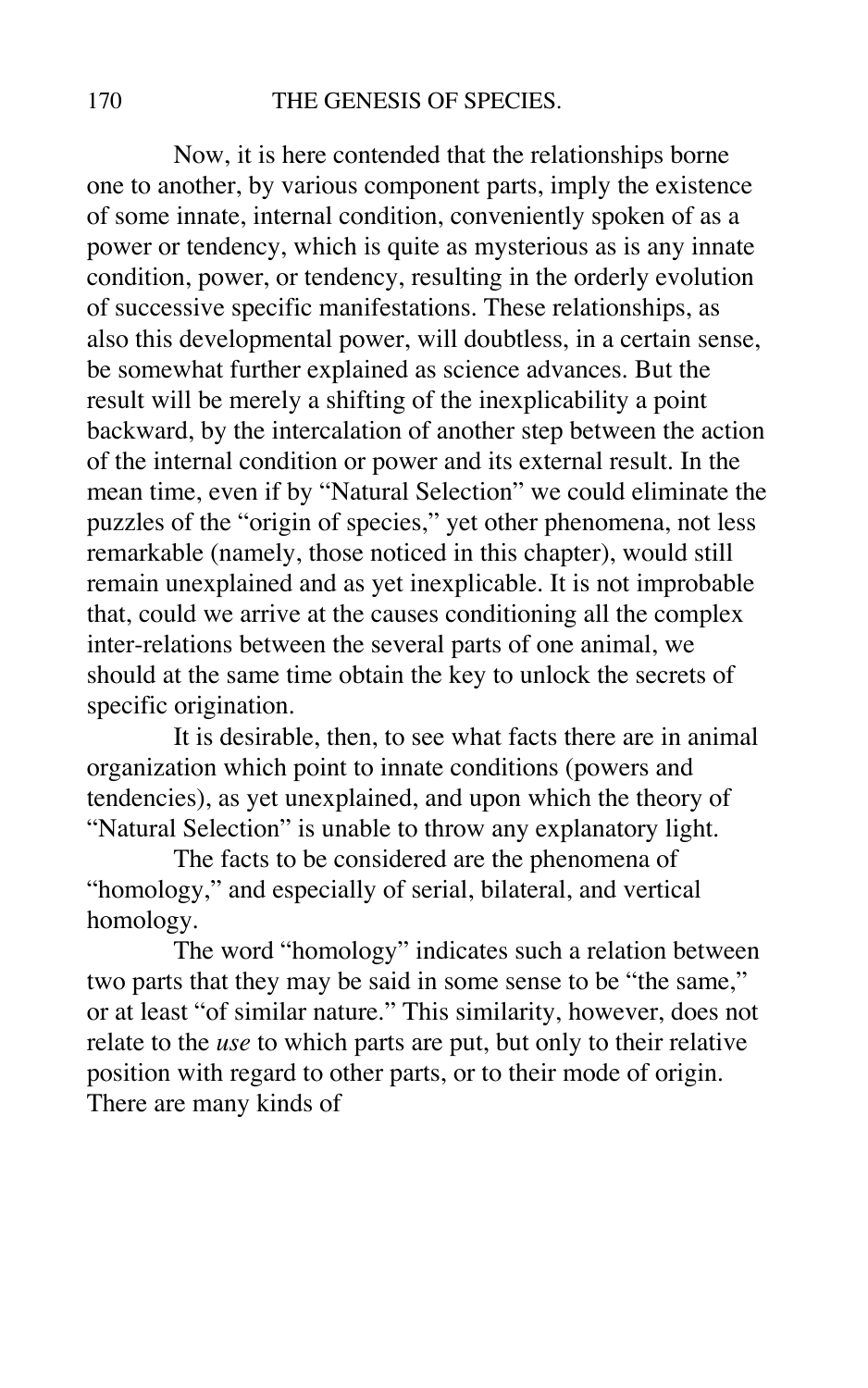homology,  $<sup>1</sup>$  but it is only necessary to consider the three kinds</sup> above enumerated.

The term "homologous" may be applied to parts in two individual animals of different kinds, or to different parts of the same individual. Thus "the right and left hands," or "joints of the backbone," or "the teeth of the two jaws," are homologous parts of the same individual. But the arm of a man, the fore-leg of the horse, the paddle of the whale, and the wing of the bat and the bird are all also homologous parts,



WING-BONES OF PTERODACTYL, BAT, AND BIRD.

yet of another kind, i. e., they are the same parts existing in animals of different species.

On the other hand, the wing of the humming-bird and the wing of the humming-bird moth are not homologous at all, or in any sense; for the resemblance between them consists solely in the use to which they are put, and is therefore only a relation of *analogy*. There is no relation of *homology* between them, because they have no common resemblance as to their relations to surrounding parts, or as to their mode of origin. Similarly, there is no homology

 $<sup>1</sup>$  "For an enumeration of the more obvious homological</sup> relationships see Ann. and Mag. of Nat. Hist. for August, 1870, p. 118.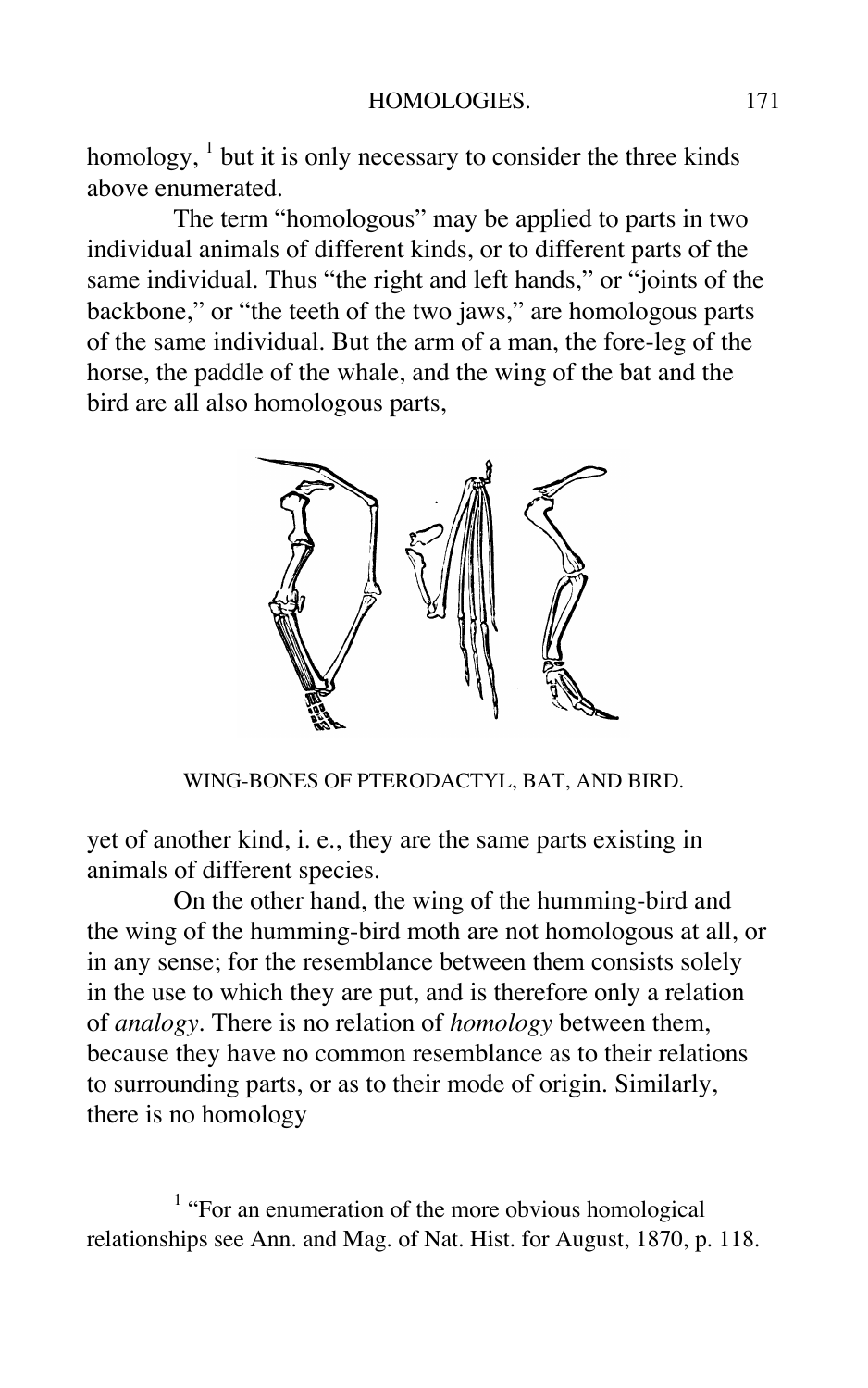between the wing of the bat and that of the flying-dragon, for the latter is formed of certain ribs, and not of limb-bones.

Homology may be further distinguished into (1) a relationship which, on evolutionary principles, would be due to descent from a common ancestor, as the homological relation between the arm-bone of the horse and that of the ox, or between the singular ankle-bones of the two lemurine



SKELETON OF THE FLYING-DRAGON. (Showing the elongated ribs which support the flitting organ.)

genera, cheirogaleus and galago, and which relation has been termed by Mr. Ray Lankester "homogeny ;  $^2$  and (2) a relationship induced, not derived - such as exists between parts closely similar in relative position, but with no genetic affinity, or only a remote one, as the homological relation between the chambers of the heart of a bat and those of a bird, or the similar teeth of the thylacine and

 $2^{2}$  See Ann. and Mag. of Nat. Hist., July, 1870.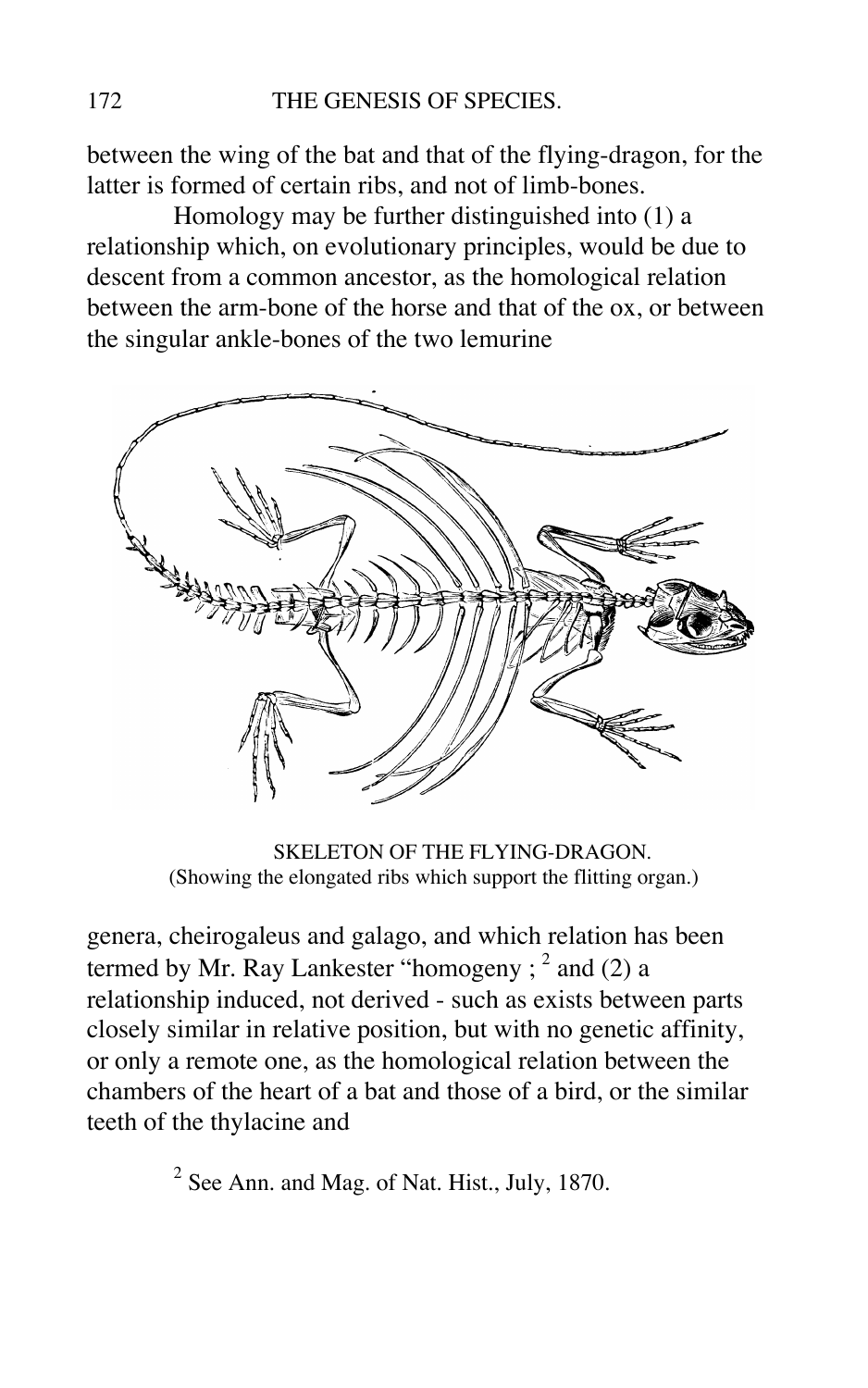# HOMOLOGIES. 173

the dog before spoken of. For this relationship Mr. Ray Lankester has proposed the term "homoplasy."



TARSAL BONES OF DIFFERENT LEMUROIDS. (Right tarsus of Galago; left tarsus of Cheirogaleus.)

"Serial homology" is a relation of resemblance existing between two or more parts placed in series one behind the other in the same individual. Examples of such homologues



A CENTIPEDE.

are the ribs, or joints of the backbone of a horse, or the limbs of a centipede. The latter animal is a striking example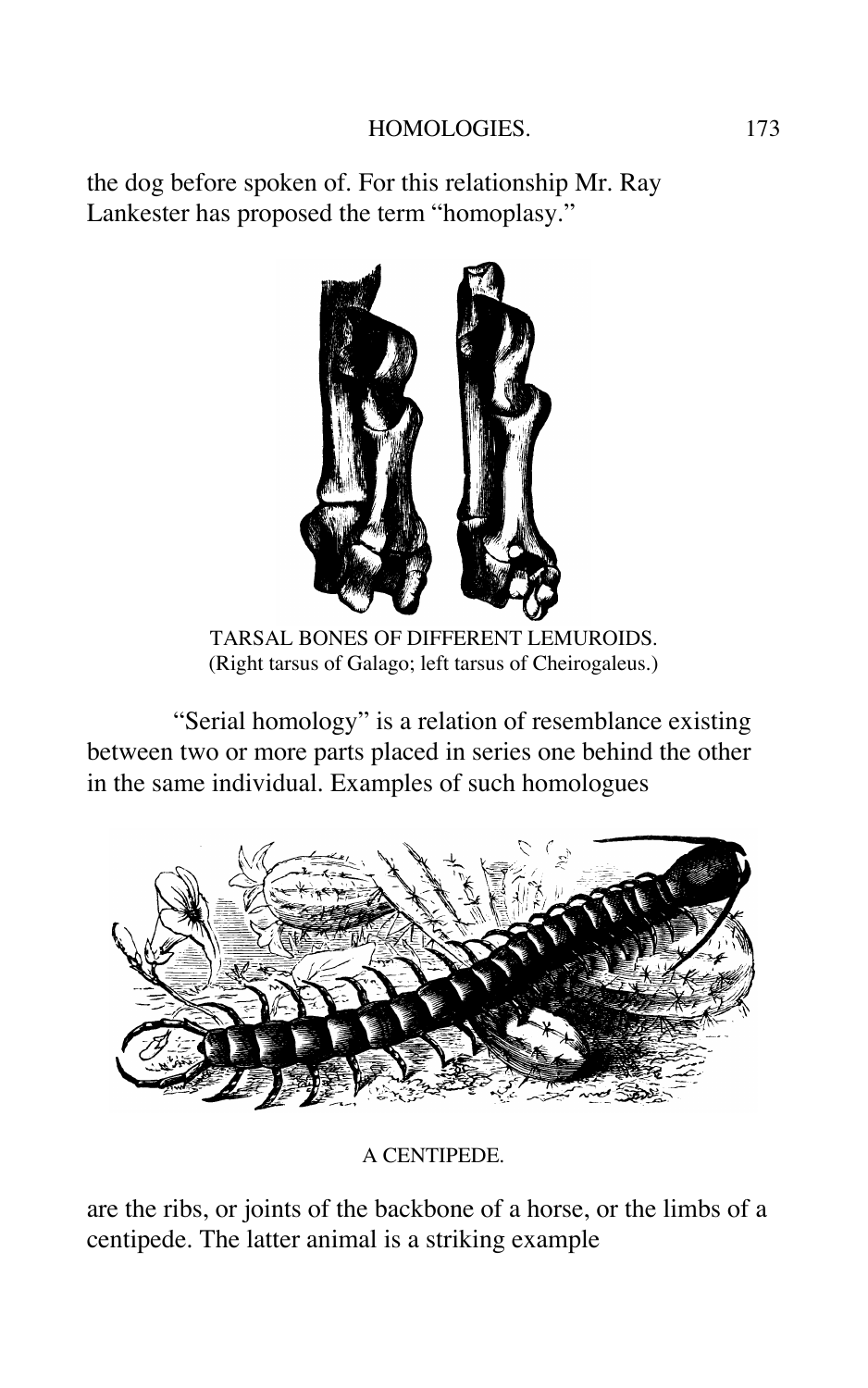of serial homology. The body (except at its two ends) consists of a longitudinal series of similar segments. Each segment supports a pair of limbs, and the appendages of all the segments (except as before) are completely alike.

A less complete case of serial homology is presented by Crustacea (animals of the crab class), notably by the squilla and by the common lobster. In the latter animal we have



## SQUILLA.

Now a six-jointed abdomen (the so-called tail), in front of which is a large solid mass (the cephalo-thorax), terminated anteriorly by a jointed process (the rostrum). On the under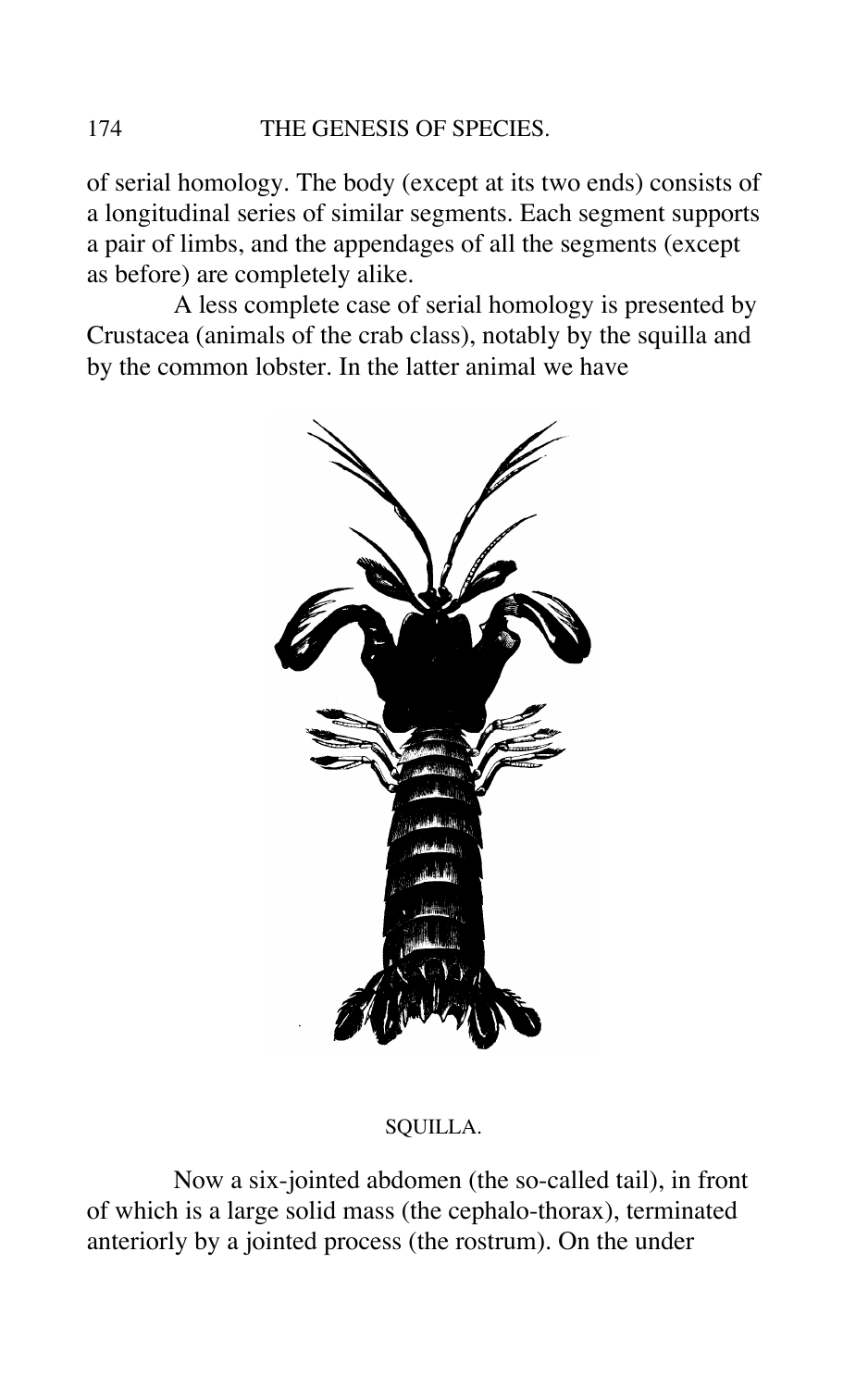surface of the body we find a quantity of movable appendages. Such are, e. g., feelers (Fig. 9), jaws (Figs. 6, 7 and 8), foot-jaws (Fig. 5), claws and legs (Figs. 3 and 4), beneath the cephalothorax; and flat processes (Fig. 2), called "swimmerets," beneath the so-called tail or abdomen.



PART OF THE SKELETON OF THE LOBSTER.

Now, these various appendages are distinct and different enough as we see them in the adult, but they all appear in the embryo as buds of similar form and size, and the thoracic limbs at first consist each of two members, as the swimmerets always do.

(Editor's note: the Figures are not labeled in the original)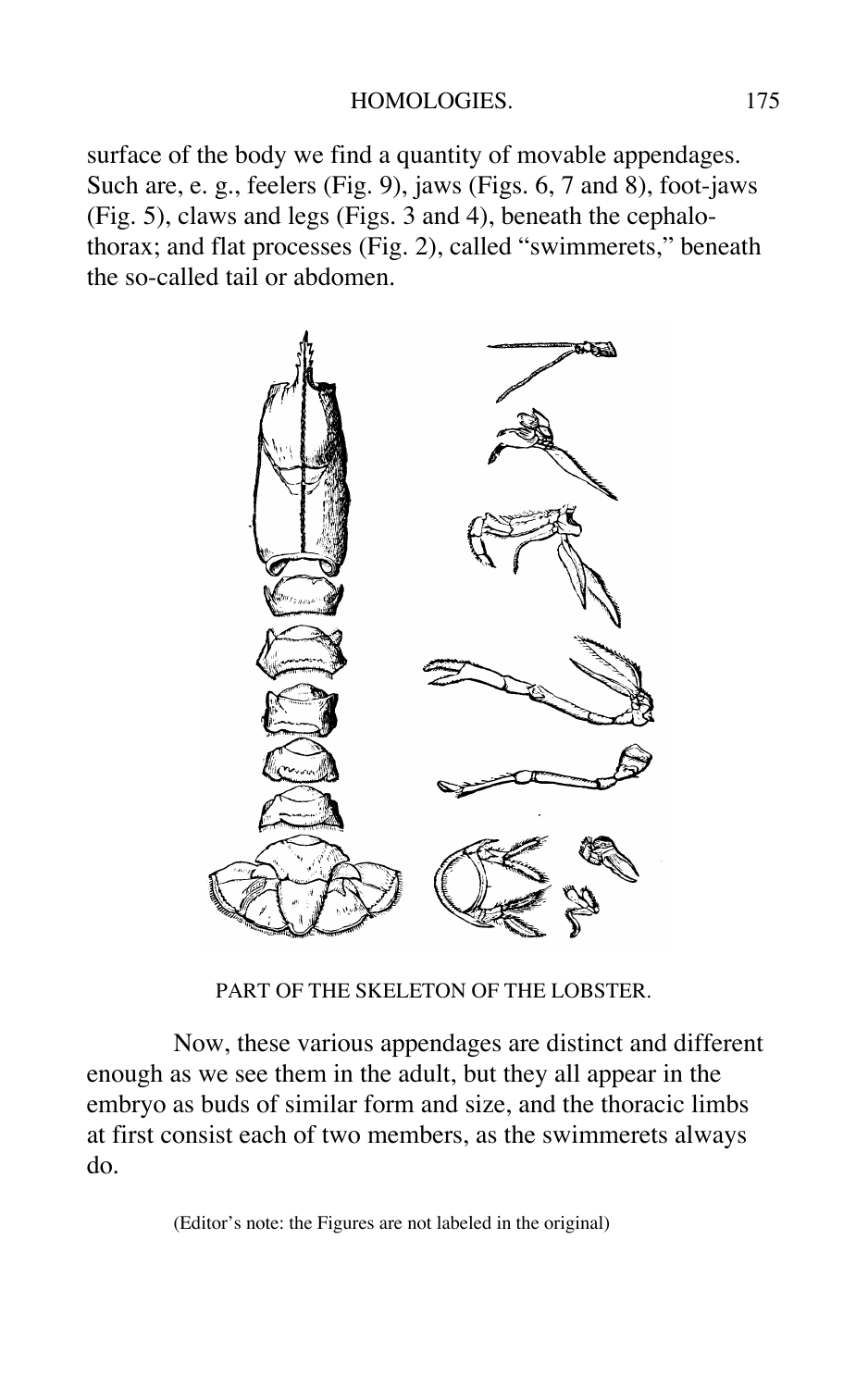

SPINE OF GALAGO ALLENII

This shows what great differences may exist in size, in form, and in function, between parts which are developmentally the same, for all these appendages are modifications of one common kind of structure, which becomes differently modified in different situations; in other words, they are serial homologues.

> The segments of the body, as they follow one behind the other, are also serially alike, as is plainly seen in the abdomen or tail. In the cephalo-thorax of the lobster, however, this is disguised. It is therefore very interesting to find that in the other crustacean before mentioned, the squilla, the segmentation of the body is more completely preserved, and even the first three segments, which go to compose the head, remain permanently distinct.

> Such an obvious and unmistakable serial repetition of parts does not obtain in the highest or back-boned animals, the Vertebrata. Thus, in man and other mammals, nothing of the kind is *externally* visible, and we have to penetrate to his skeleton to find such a series of homologous parts.

> There, indeed, we discover a number of pairs of bones, each pair so obviously resembling the others, that they all receive a common name the ribs. There also (i. e., in the skeleton) we find a still more remarkable series of similar parts, the joints of the spine or backbone (vertebræ), which are admitted by all to possess a certain community of structure.

It is in their limbs, however, that the Vertebrata pre-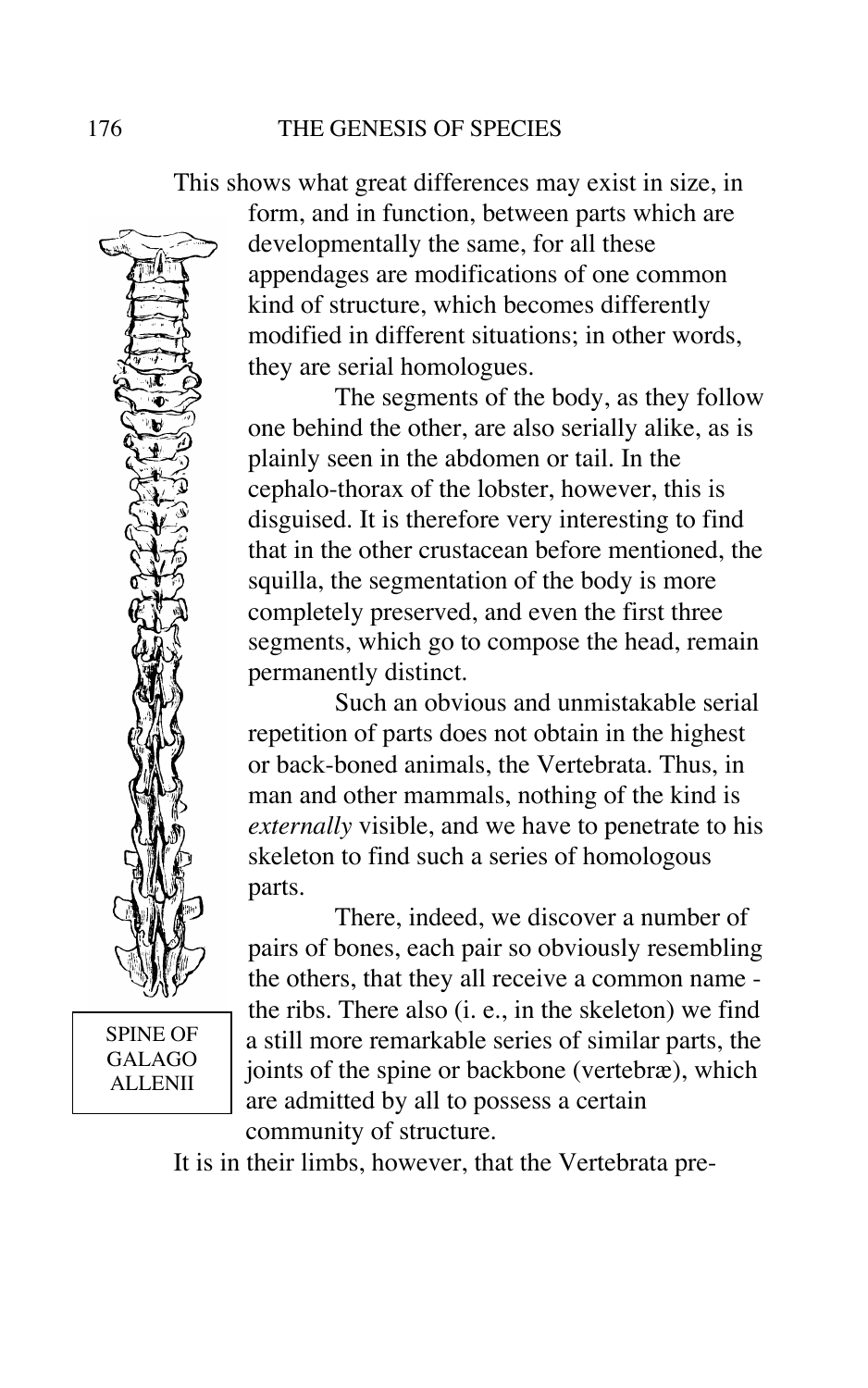sent the most obvious and striking serial homology - almost the only serial homology noticeable externally.

The facts of serial homology seem hardly to have excited the amount of interest they certainly merit.

Very many writers, indeed, have occupied themselves with investigations and speculations as to what portions of the leg and foot answer to what parts of the arm and hand, a question which has only recently received a more or less satisfactory solution through the successive concordant efforts of Prof. Humphry, <sup>3</sup> Prof. Huxley, <sup>4</sup> the author of this work, <sup>5</sup> and Prof. Flower. <sup>6</sup> Very few writers, however, have devoted much time or thought to the question of serial homology in general. Mr. Herbert Spencer, indeed, in his very interesting "First Principles of Biology," has given forth ideas on this subject which are well worthy careful perusal and consideration, and some of which apply also to the other kinds of homology mentioned above. He would explain the serial homologies of such creatures as the lobster and centipede thus: Animals of a very low grade propagate themselves by spontaneous fission. If certain creatures found benefit from this process of division remaining incomplete, such creatures (on the theory of "Natural Selection") would transmit their selected tendency to such incomplete division to their posterity. In this way, it is conceivable that animals might arise in the form of long chains of similar segments, each of which chains would consist of a number of imperfectly separated individuals, and be equivalent to a series of separate individuals belonging to kinds in which the fission was complete. In other words, Mr. Spencer would explain it as the coalescence of organisms of a lower

<sup>3</sup> Treatise on the Human Skeleton, 1858.

<sup>4</sup> Hunterian Lectures for 1864.

<sup>5</sup> Linnæan Transactions, vol. xxv. p. 395, 1866.

<sup>6</sup> Hunterian Lectures for 1870, and Journal of Anat. for May,

1870.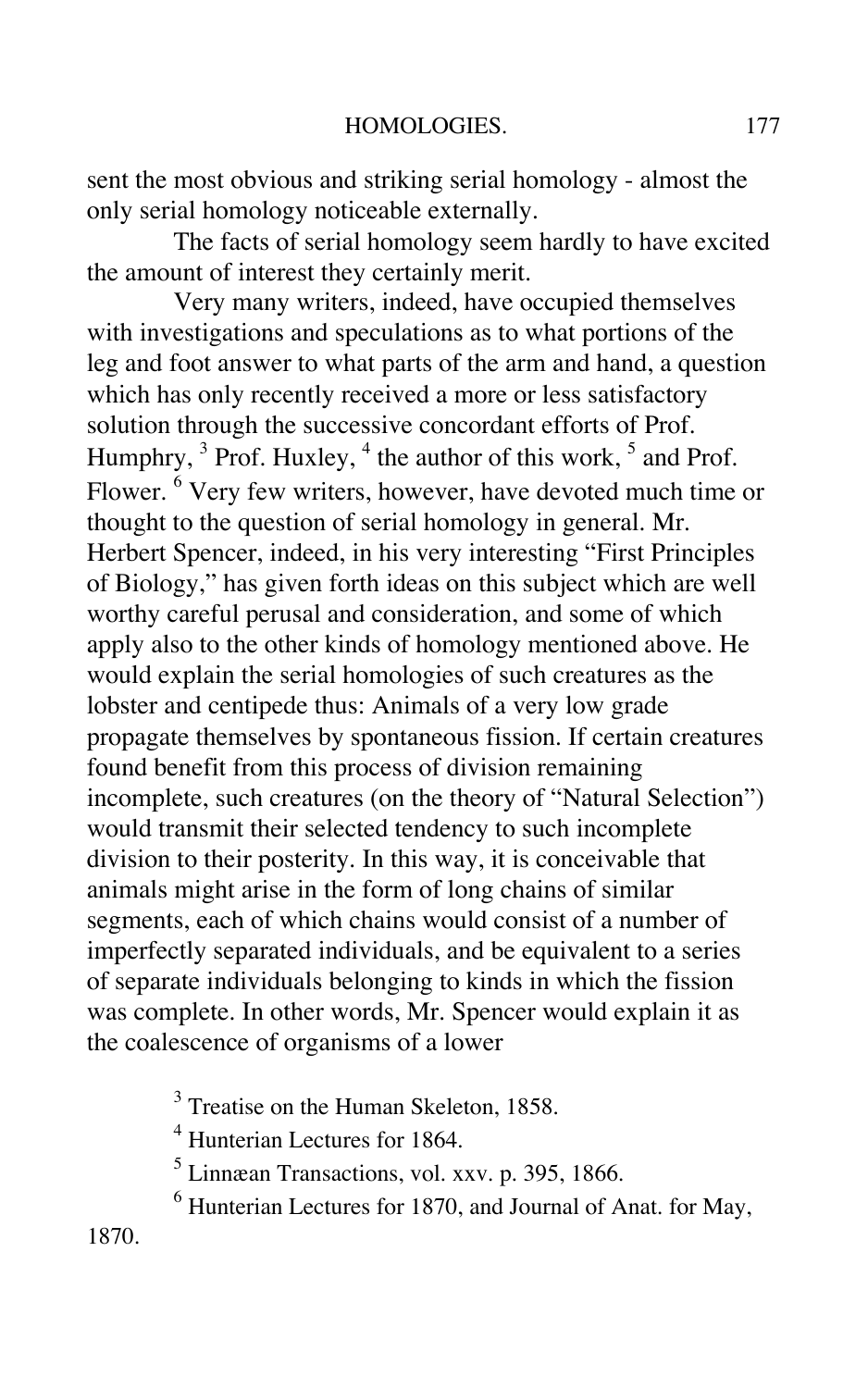degree of aggregation in one longitudinal series, through survival of the fittest aggregations. This may be so. It is certainly an ingenious speculation, but facts have not yet been brought forward which demonstrate it. Had they been so, this kind of serial homology might be termed "homogenetic."

The other kind of serial repetitions, namely, those of the vertebral column, are explained by Mr. Spencer as the results of alternate strains and compressions acting on a primitively homogeneous cylinder. The serial homology of the fore and hind limbs is explained by the same writer as the result of a similarity in the influences and conditions to which they are exposed. Serial homologues so formed might be called, as Mr. Ray Lankester has proposed, "homoplastic." But there are, it is here contended, abundant reasons for thinking that the predominant agent in the production of the homologies of the limbs is an internal force or tendency. And if such a power can be shown to be necessary in this instance, it may also be legitimately used to explain such serial homologies as those of the centipede's segments and of the joints of the backbone. At the same time it is not, of course, pretended that external conditions do not contribute their own effects in addition. The presence of this internal power will be rendered more probable if valid arguments can be brought forward against the explanations which Mr. Herbert Spencer has offered.

*Lateral homology* (or bilateral symmetry) is the resemblance between the right and left sides of an animal, or of part of an animal; as, e. g., between our right hand and our left. It exists more or less, at one or other time of life, in all animals, except some very lowly-organized creatures. In the highest animals this symmetry is laid down at the very dawn of life, the first trace of the future creature being a longitudinal streak - the embryonic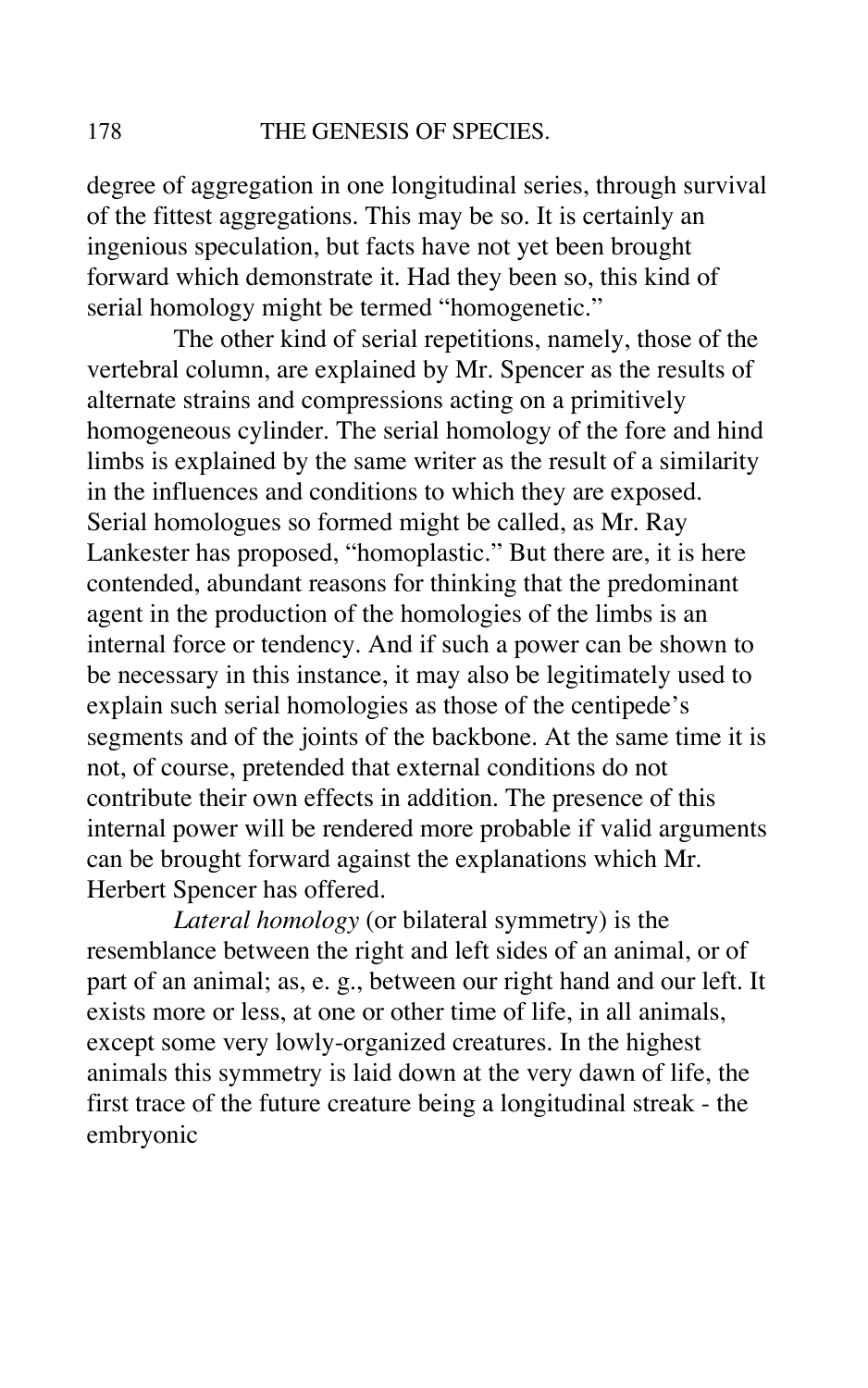"primitive groove." This kind of homology is explained by Mr. Spencer as the result of the similar way in which conditions affect the right and left sides respectively.

Vertical homology (or vertical symmetry) is the resemblance existing between parts which are placed one above the other beneath. It is much less general and marked than serial or lateral homology. Nevertheless, it is plainly to be seen in the tail-region of most fishes, and in the far extending dorsal (back) and ventral (belly) fins of such kinds as the sole and the flounder.

It is also strikingly shown in the bones of the tail of certain efts, as in *Chioglossa*, where the complexity of the upper (neural) arch is closely repeated by the inferior one. Again, in *Spelerpes rubra*, where almost vertically ascending articular processes above are repeated by almost vertically descending articular processes below. Also in the axolotl, where there are double pits, placed side by side, not only superiorly but at the same time inferiorly.<sup>7</sup>

This kind of homology is also explained by Mr. Spencer as the result of the similarity of conditions affecting the two parts. Thus he explains the very general absence of symmetry between the dorsal and ventral surfaces of animals by the different conditions to which these two surfaces are respectively exposed, and in the same way he explains the asymmetry of the flat fishes (*Pleuronectidæ*), of snails, etc.

Now, first, as regards Mr. Spencer's explanation of animal forms by means of the influence of external conditions, the following observations may be made: Abundant instances



VERTEBRÆ OF AXOLOTL

are brought forward by him of admirable adaptation of structure to circumstances, but as to the immense majority

 $<sup>7</sup>$  See a Paper on the "Axial Skeleton of the Urodela," in</sup> Proc. Zool. Soc., 1870 p. 266.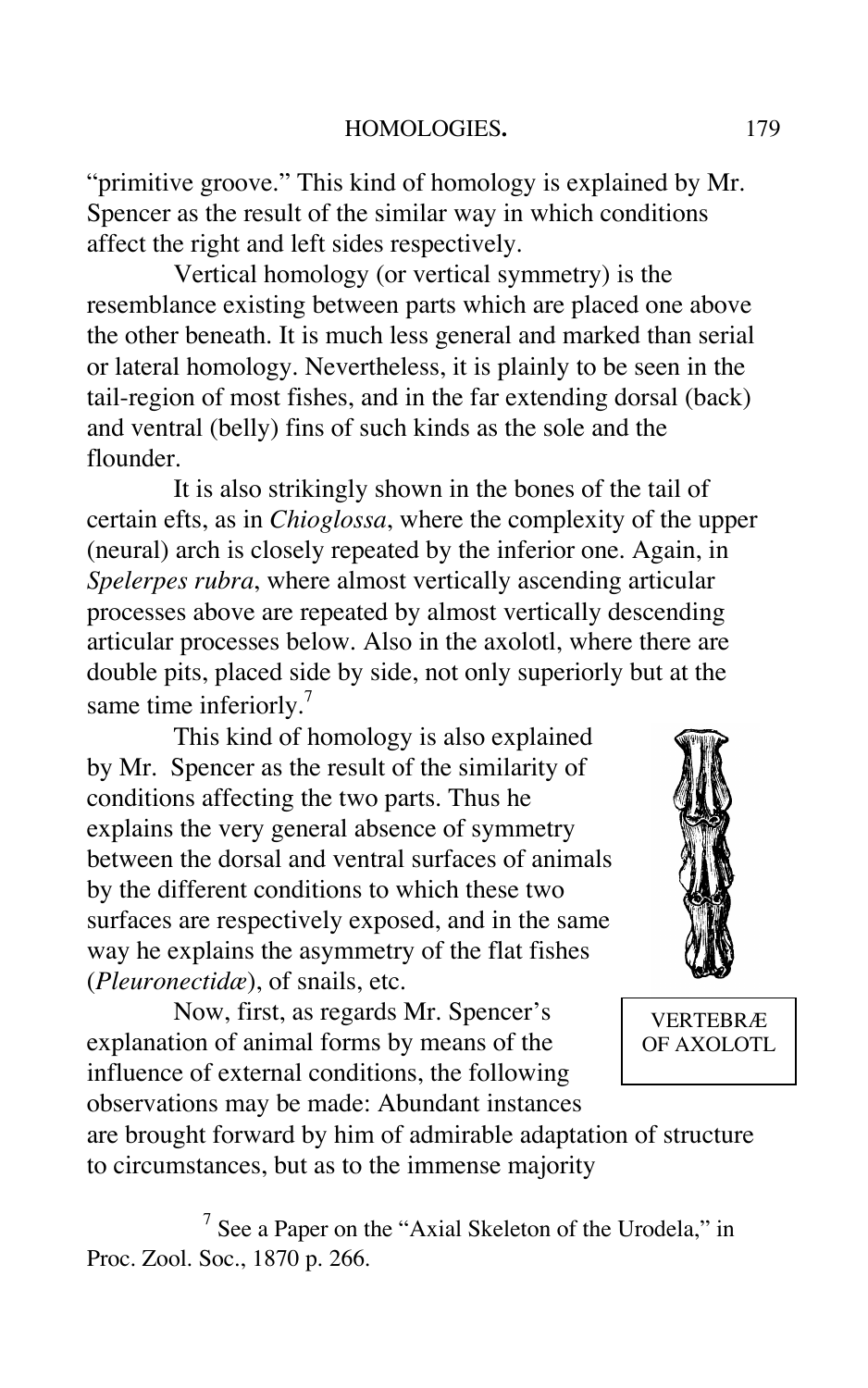## 180 THE GENESIS OF SPECIES.

of these it is very difficult, if not impossible, to see *how* external conditions can have produced, or even tended to have produced them. For example, we may take the migration of one eye of the sole to the other side of its head. What is there here either in the darkness, or the friction, or in any other conceivable external cause, to



PLEURONECTIDÆ, WITH THE PECULIARLY-PLACED EYE IN DIFFERENT POSITIONS.

have produced the first beginning of such an unprecedented displacement of the eye? Mr. Spencer has beautifully illustrated that correlation which all must admit to exist between the forms of organisms and their surrounding external conditions, but by no means proved that the latter are *the cause* of the former.

Some internal conditions (or in ordinary language some internal power and force) must be conceded to living organisms, otherwise incident forces must act upon them and upon nonliving aggregations of matter in the same way, and with similar effects.

If the mere presence of these incident forces produces so ready a response in animals and plants, it must be that there are, in their case, conditions disposing and enabling them so to respond, according to the old maxim,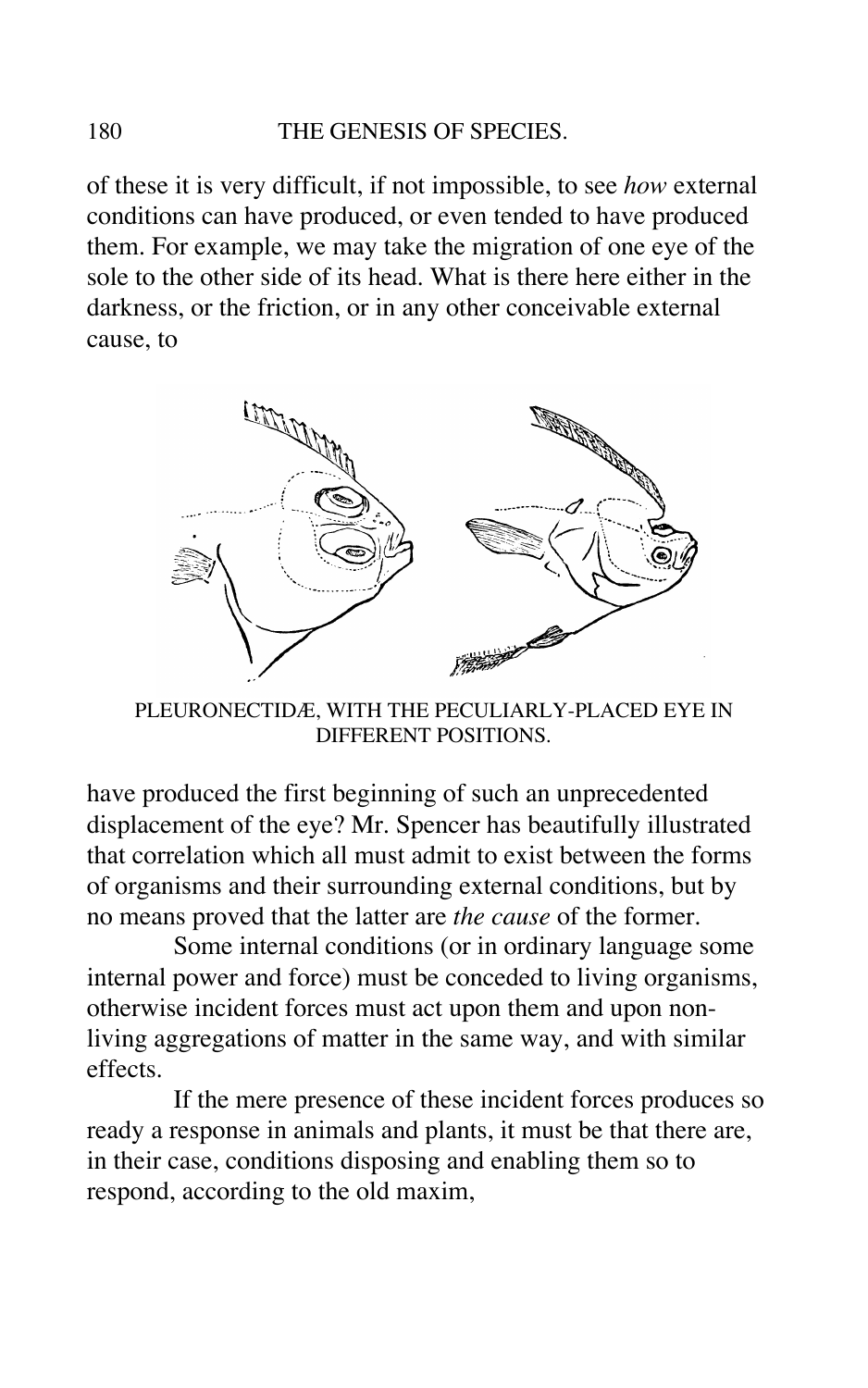#### HOMOLOGIES. 181

*Quicquid recipitur, recipitur ad modum recipientis*, as the same rays of light which bleach a piece of silk, blacken nitrate of silver. If, therefore, we attribute the forms of organisms to the action of external conditions, i. e., of incident forces on their modifiable structure, we give but a partial account of the matter, removing a step back, as it were, the action of the internal condition, power, or force which must be conceived as occasioning such ready modifiability. But indeed it is not at all easy to see how the influence of the surface of the ground or any conceivable condition or force can produce the difference which exists between the ventral and dorsal shields of the carapace of a tortoise, or by what differences of merely external causes the ovaries of the two sides of the body can be made equal in a bat and unequal in a bird.

There is, on the other hand, an *a priori* reason why we should expect to find that the symmetrical forms of all animals are due to internal causes. This reason is the fact



AN ECHINUS, OR SEA-URCHIN.

(The spines removed from one-half.)

that the symmetrical forms of minerals are undoubtedly due to such causes. It is unnecessary here to do more than allude to the beautiful and complex forms presented by inorganic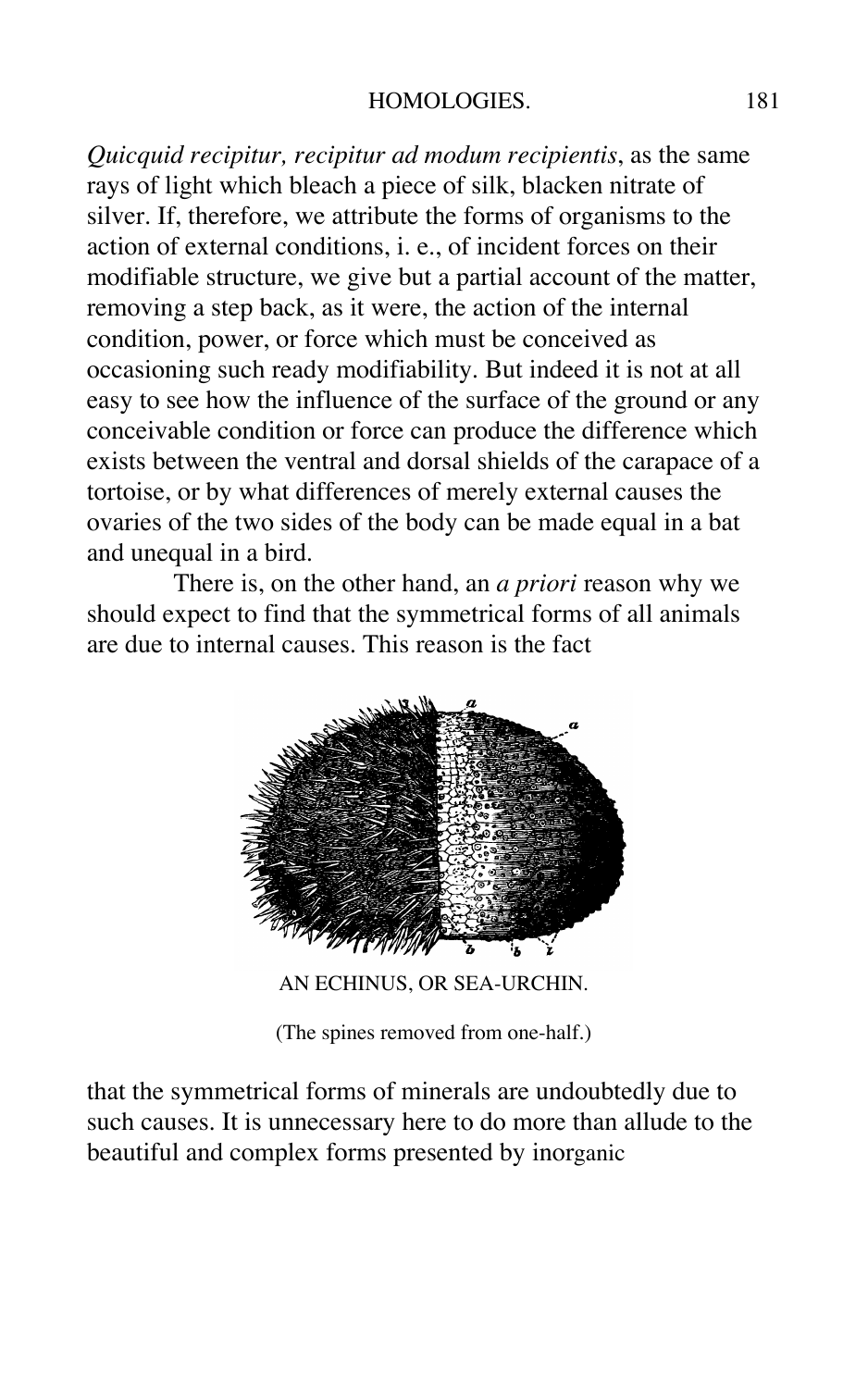structures. With regard to organisms, however, the wonderful Acanthometræ and the Polycystina may be mentioned as presenting complexities of form which can hardly be thought to be due to other than *internal* causes. The same may be said of the great group of Echinoderms, with their amazing variety of component parts. If, then, internal forces can so build up the most varied structures, they are surely capable of producing the serial, lateral, and vertical symmetries which higher animal forms exhibit. Mr. Spencer is the more bound to admit this, inasmuch as in his doctrine of "physiological units" he maintains that these organic atoms of his have an innate power of building up and evolving the whole and perfect animal from which they were in each case derived. To build up and evolve the various symmetries here spoken of is not one whit more mysterious. Directly to refute Mr. Spencer's assertion, however, would require the bringing forward of examples of organisms which are ill-adapted to their positions, and out of harmony with their surroundings - a difficult task indeed. <sup>8</sup>

Secondly, as regards the last-mentioned author's explanation of such serial homology as exists in the centipede and its allies, the very groundwork is open to objection. Multiplication by spontaneous fission seems from some recent

 $^8$  Just as Buffon's superfluous lament over the unfortunate organization of the sloth has been shown, by the increase of our knowledge, to have been uncalled for and absurd, so other supposed instances of nonadaptation will, no doubt, similarly disappear. Mr. Darwin, in his "Origin of Species," 5th edition, p. 220, speaks of a woodpecker (*Colaptes campestris*) as having an organization quite at variance with its habits, and as never climbing a tree, though possessed of the special arboreal structure of other woodpeckers. It now appears, however, from the observations of Mr. W. H. Hudson, C. M. Z. S., that its habits are in harmony with its structure. See Mr. Hudson's third letter to the Zoological Society, published in the Proceedings of that Society for March 24, 1870, p. 159.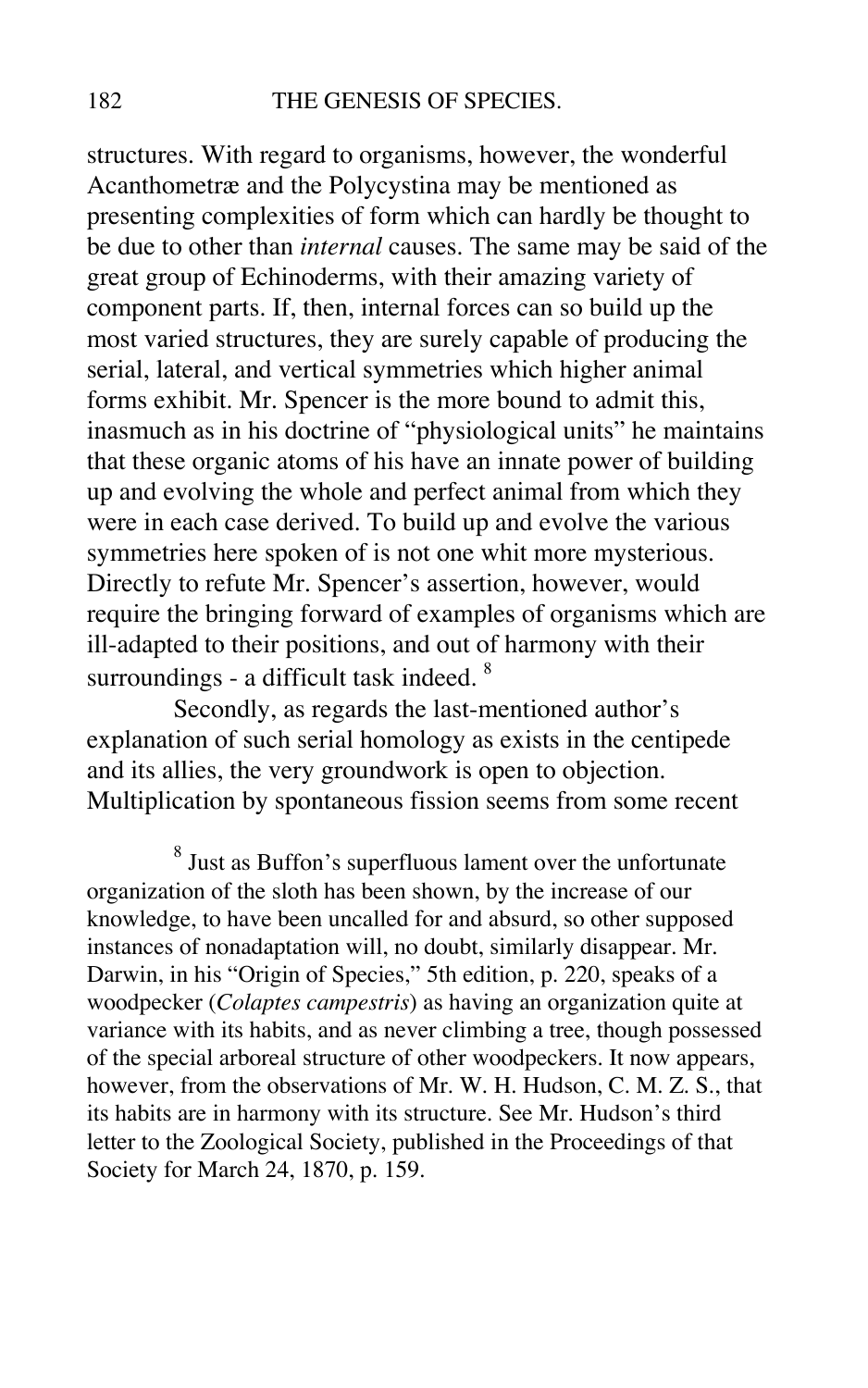researches to be much less frequent than has been supposed, and more evidence is required as to the fact of the habitual propagation of *any* planariæ in this fashion. <sup>9</sup> But even if this were as asserted, nevertheless it fails to explain



AN ANNELID DIVIDING SPONTANEOUSLY. (A new head having been formed toward the hinder end of the body of the parent.)

the peculiar condition presented by *Syllis* and some other annelids, where a new head is formed at intervals in certain segments of the body. Here there is evidently an innate

 $9^{9}$  Dr. Cobbold has informed the author that he has never observed a planaria divide spontaneously, and he is skeptical as to that process taking place at all. Dr. H. Chariton Bastian has also stated that, in spite of much observation, he has never seen the process in *vorticella*.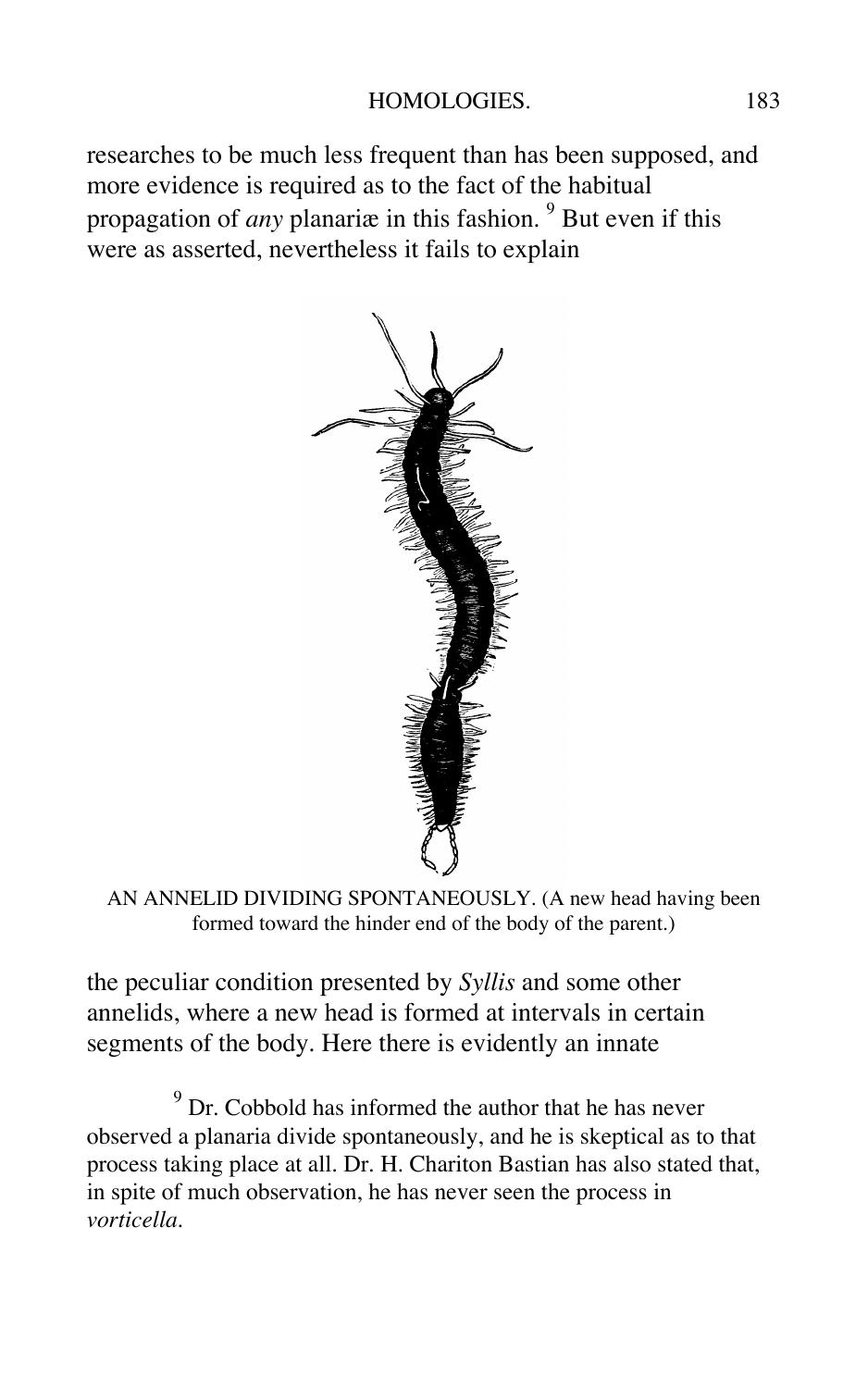tendency to the development at intervals of a complex whole. It is not the budding out or spontaneous fission of certain segments, but the transformation in a definite and very peculiar manner of parts which already exist into other and more complex parts. Again, the processes of development presented by some of these creatures do not by any means point to an origin through the linear coalescence of primitively distinct animals by means of imperfect segmentation. Thus in certain Diptera (two-winged flies) the legs, wings, eyes, etc., are derived from masses of formative tissue (termed imaginal disks), which by their mutual approximation together build up parts of the head and body,  $10$ recalling to mind the development of Echinoderms.

Again, Nicholas Wagner found in certain other Diptera, the Hessian flies, that the larva gives rise to secondary larva within it, which develop and burst the body of the primary larva. The secondary larvæ give rise, similarly, to another set within them, and these again to another  $11$  set.

Again, the fact, that in *Tænia echinococcus* one egg produces numerous individuals, tends to invalidate the argument that the increase of segments during development is a relic of specific genesis.

Mr. H. Spencer seems to deny serial homology to the mollusca, but it is difficult to see why the shell segments of chiton are not such homologues because the segmentation is superficial. Similarly the external processes of eolis, doris, etc., are good examples of serial homology, as also are plainly the successive chambers of the orthoceratidæ. Nor are parts of a series less serial, because arranged spirally, as in most gasteropods. Mr. Spencer observes of the molluscous as of the vertebrate animal, "You cannot cut it into transverse slices, each of which contains a digestive organ, a respiratory organ, a reproductive organ, etc."<sup>12</sup> But

<sup>10</sup> Prof. Huxley's Hunterian Lecture, March 16, 1868.

 $11$  Ibid., March 18.

<sup>12</sup> "Principles of Biology," vol. ii., p. 105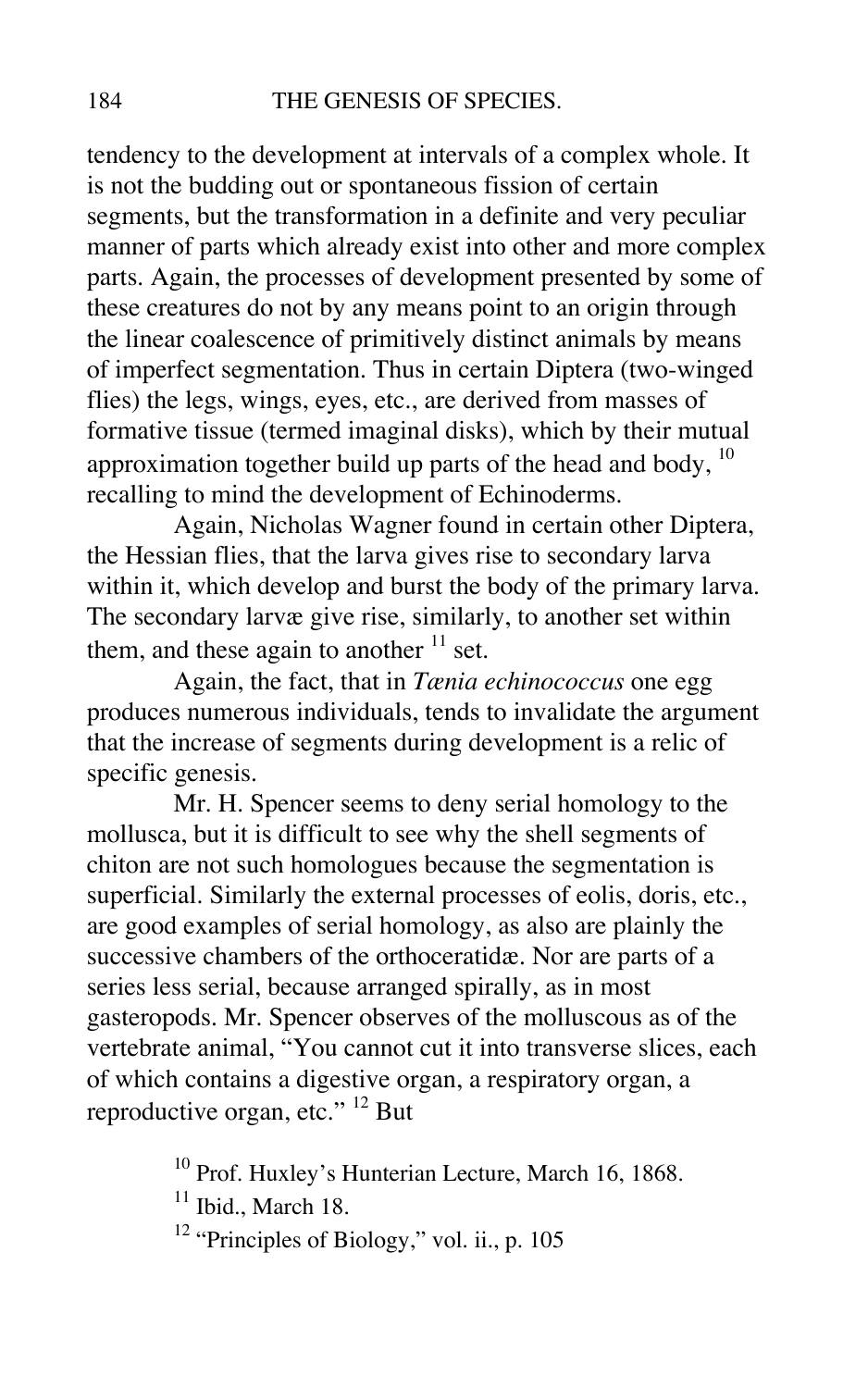the same may be said of every single arthropod and annelid if it be meant that all these organs are not contained in every possible slice. While if it be meant that parts of all such organs are contained in certain slices, then some of the mollusca may also be included.

Another objection to Mr. Spencer's speculation is derived from considerations which have already been stated, as to past time. For if the annulose animals have been formed by aggregation, we ought to find this process much less perfect in the oldest form. But a complete development, such as already obtains in the lobster, etc., was reached by the Eurypterida and Trilobites of the palæozoic strata; and annelids, probably formed mainly like those of



TRILOBITE.

the present day, abounded during the deposition of the oldest fossiliferous rocks.

Thirdly, and lastly, as regards such serial homology as is exemplified by the backbone of man, there are also several objections to Mr. Spencer's mechanical explanation.

On the theory of evolution most in favor, the first Vertebrata were aquatic. Now, as natation is generally effected by repeated and vigorous lateral flexions of the body, we ought to find the segmentation much more complete laterally than on the dorsal and ventral aspects of the spinal column.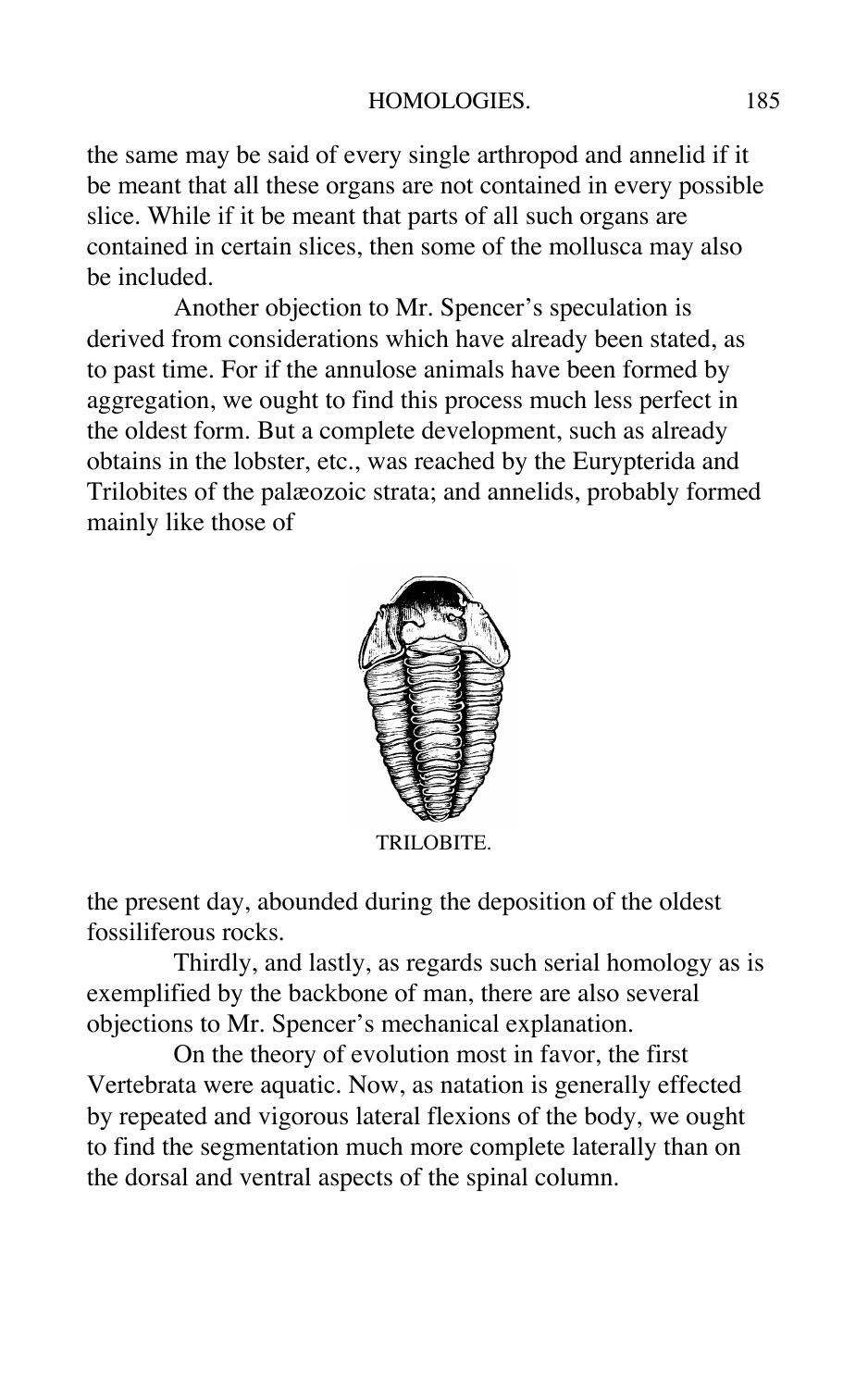Nevertheless, in those species which, taken together, constitute a series of more and more distinctly segmented forms, the segmentation gradually increases *all around* the central part of the spinal column.

Mr. Spencer  $<sup>13</sup>$  thinks it probable that the sturgeon has</sup> retained the notochordal (that is, the primitive, unsegmented) structure because it is sluggish. But Dr. Günther informs me that the sluggishness of the common tope (*Galeus vulgaris*) is much like that of the sturgeon, and yet the bodies of its vertebræ are distinct and well ossified. Moreover, the great salamander of Japan is much more inert and sluggish than either, and yet it has a well-developed, bony spine.

I can learn nothing of the habits of the sharks *Hexanchus*, *Heptanchus*, and *Echinorhinus*, but Müller describes them as possessing a persistent *chorda dorsalis*). <sup>14</sup> It may be they have the habits of the tope, but other sharks are among the very swiftest and most active of fishes.

In the bony pike (*lepidosteus*), the rigidity of the bony scales by which it is completely enclosed must prevent any excessive flexion of the body, and yet its vertebral column presents a degree of ossification and vertebral completeness greater than that found in any other fish whatever.

Mr. Spencer supports his argument by the nonsegmentation of the anterior end of the skeletal axis, i. e., by the non-segmentation of the skull. But in fact the skull *is* segmented, and, according to the quasi-vertebral theory of the skull put forward by Prof. Huxley,<sup>15</sup> is probably formed of a number of coalesced segments, of some of which the trabeculæ cranii and the mandibular and hyoidean arches are indications. What is, perhaps, most remarkable, however,

<sup>13</sup> "Principles of Biology," vol. ii., p. 203.

<sup>14</sup> Quoted by H. Stannius in his "Handbuch der Anatomie der Wirbelthiere," Zweite Auflage, Erstes Buch, § 7, p. 17.

<sup>15</sup> In his last Hunterian Course of Lectures, 1869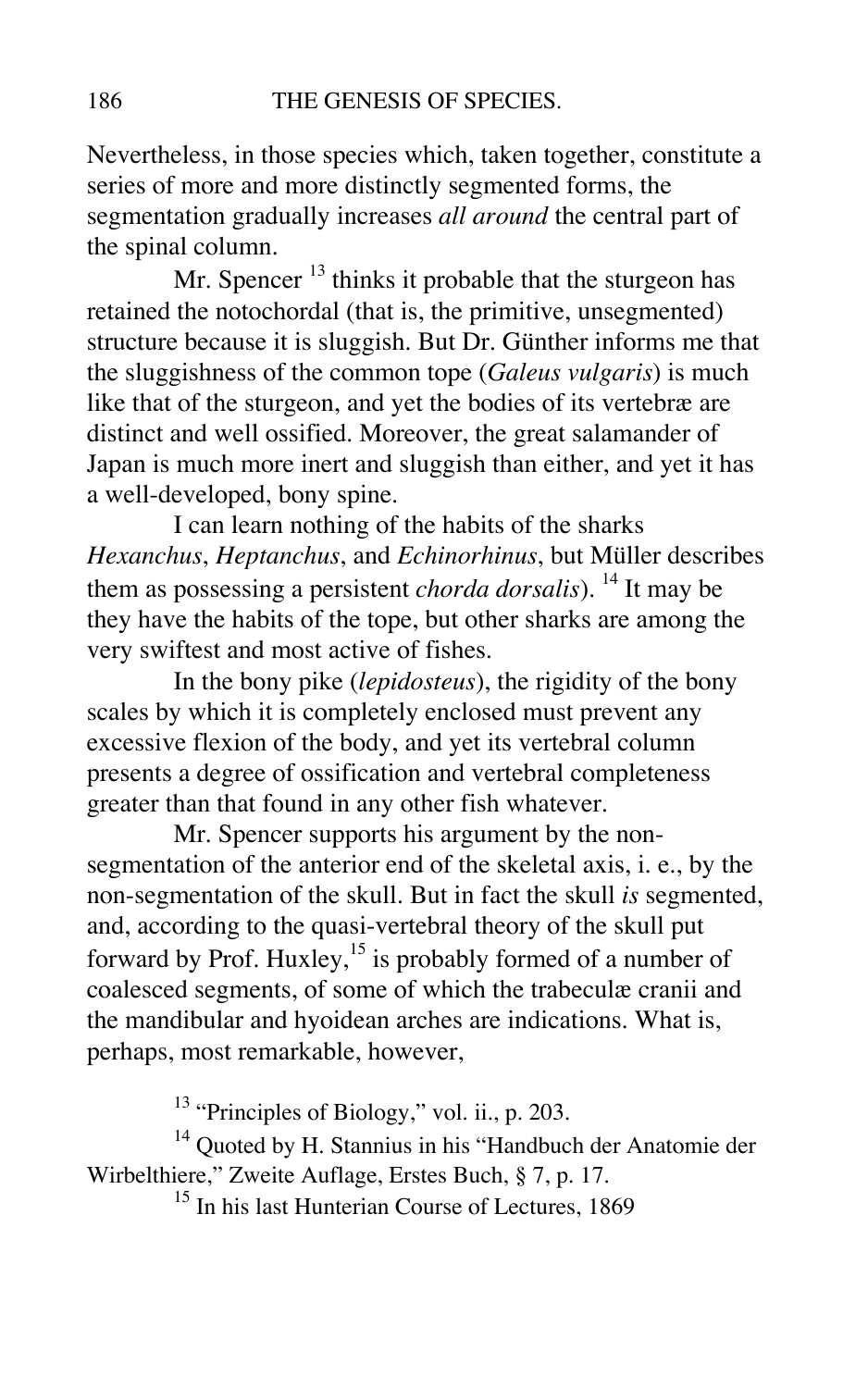is, that the segmentation of the skull - its separation into the three occipital, parietal, and frontal elements - is most complete and distinct in the highest class, and this can have nothing, however remotely, to do with the cause suggested by Mr. Spencer.

Thus, then, there is something to be said in opposition to both the aggregational and the mechanical explanations of serial homology. The explanations suggested are very ingenious, yet repose upon a very small basis of fact. Not but that the process of vertebral segmentation may have been sometimes assisted by the mechanical action suggested.

It remains now to consider what are the evidences in support of the existence of an internal power, by the action of which these homological manifestations are evolved. It is here contended that there *is* good evidence of the existence of some such special internal power, and that not only from facts of comparative anatomy, but also from those of teratology  $^{16}$  and pathology. These facts appear to show, not only that there are homological internal relations, but that they are so strong and energetic as to reassert and reexhibit themselves in creatures which, on the Darwinian theory, are the descendants of others in which they were much less marked. They are, in fact, sometimes even more plain and distinct in animals of the highest types than in inferior forms; and, moreover, this deep-seated tendency acts even in diseased and abnormal conditions.

Mr. Darwin recognizes  $17$  these homological relations, and does "not doubt that they may be mastered more or less completely by Natural Selection." He does not, however, give any explanation of these phenomena other than the imposition on them of the name "laws of correlation;"

<sup>16</sup> "The Science of Abnormal Forms."

 $17$  "Animals and Plants under Domestication," vol. ii., p. 322; and "Origin of Species," 5th edit., 1869, p. 178.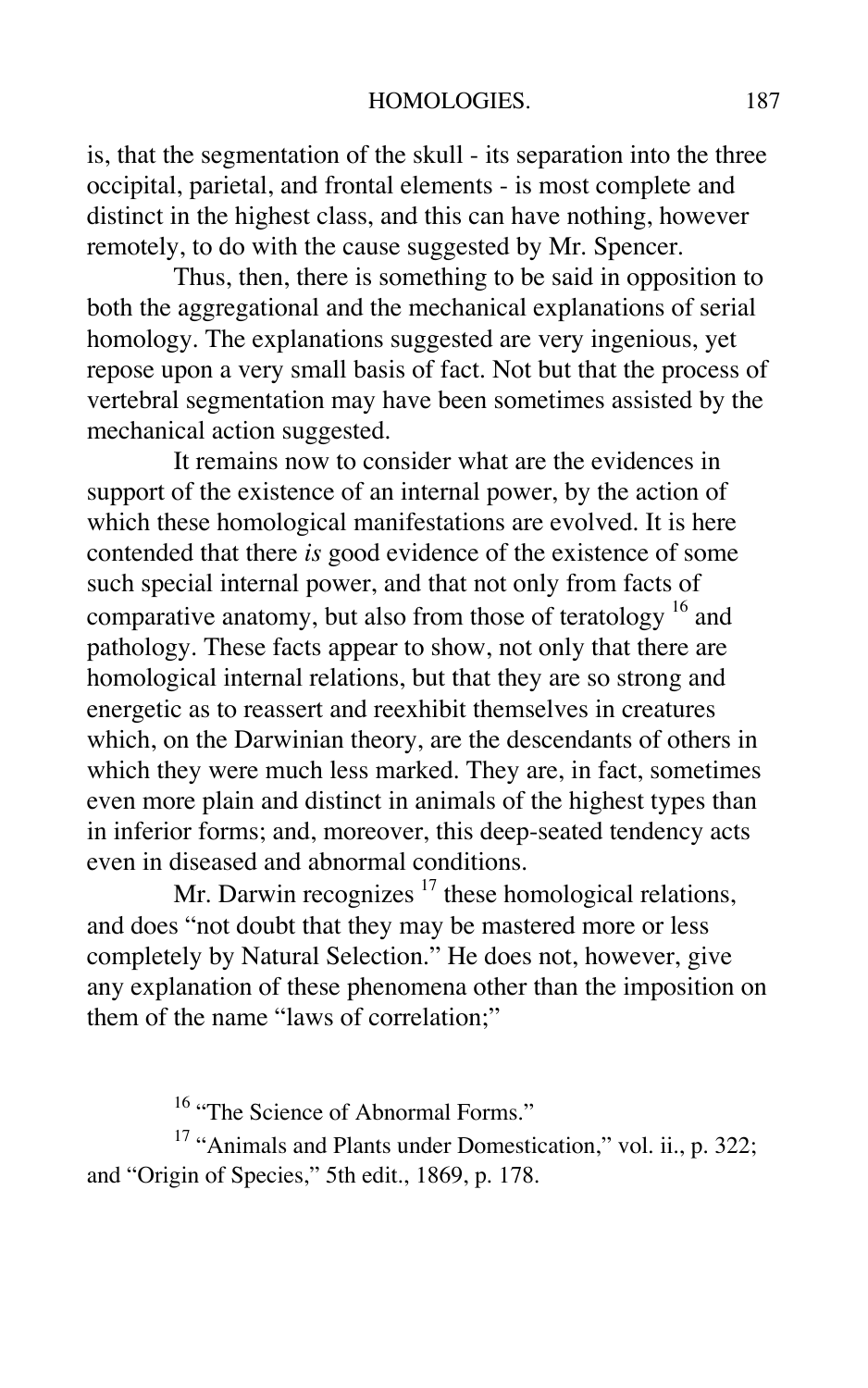and indeed he says, "The nature of the bond of correlation is frequently quite obscure." Now, it is surely more desirable to make use, if possible, of one conception than to imagine a number of, to all appearance, separate and independent "laws of correlation" between different parts of each animal.

But even some of these alleged laws hardly appear well founded. Thus Mr. Darwin, in support of such a law of concomitant variation as regards hair and teeth, brings forward the case of Julia Pastrana,  $18$  and a man of the Burmese court, and adds: <sup>19</sup> "These cases and those of the hairless dogs forcibly call to mind the fact that the two orders of mammals; namely, the Edentata and Cetacea, which are the most abnormal in their dermal covering, are likewise



THE AARD-VARK (ORYCTEROPUS).

the most abnormal either by deficiency or redundacy of teeth." The assertion with regard to these orders is certainly

> $18$  A remarkable woman exhibited in London a few years ago. <sup>19</sup> "Animals and Plants under Domestication," vol. ii., p. 328.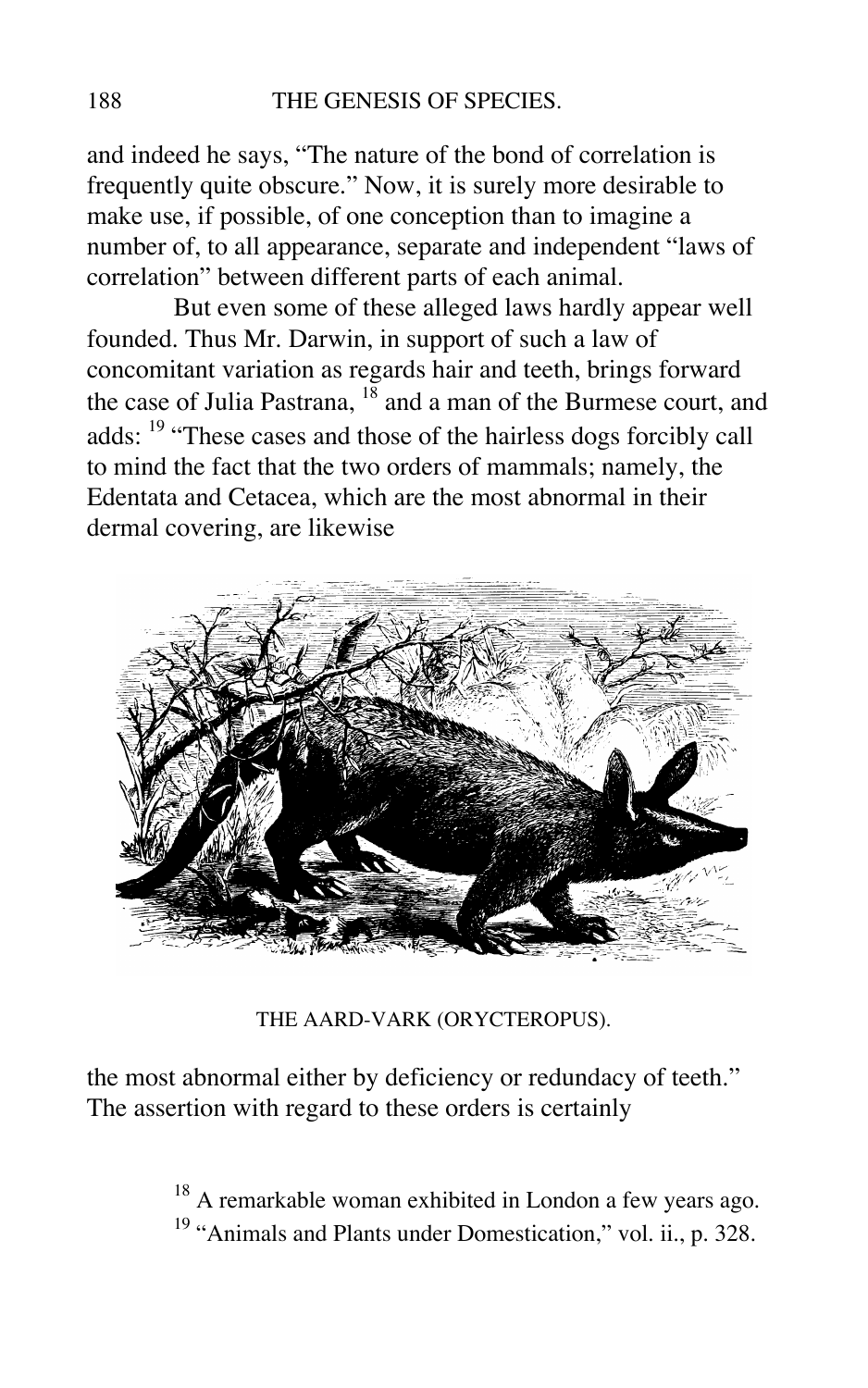true, but it should be borne in mind at the same time that the armadillos, which are much more abnormal than are the American ant-eaters as regards their dermal covering, in their dentition are less so. The Cape ant-eater, on the other hand, the Aard-vark (Orycteropus), has teeth formed on a type quite different from that existing in any other mammal; yet its hairy coat is not known to exhibit



THE PANGOLIN (MANIS).

any such strange peculiarity. Again, those remarkable scaly anteaters of the Old World - the pangolins (Manis) - stand alone among mammals as regards their dermal covering; having been classed with lizards by early naturalists on account of their clothing of scales, yet their mouth is



DUGONG.

like that of the hairy ant-eaters of the New World. On the other hand, the duck-billed platypus of Australia (Ornithorhynchus) is the only mammal which has teeth formed of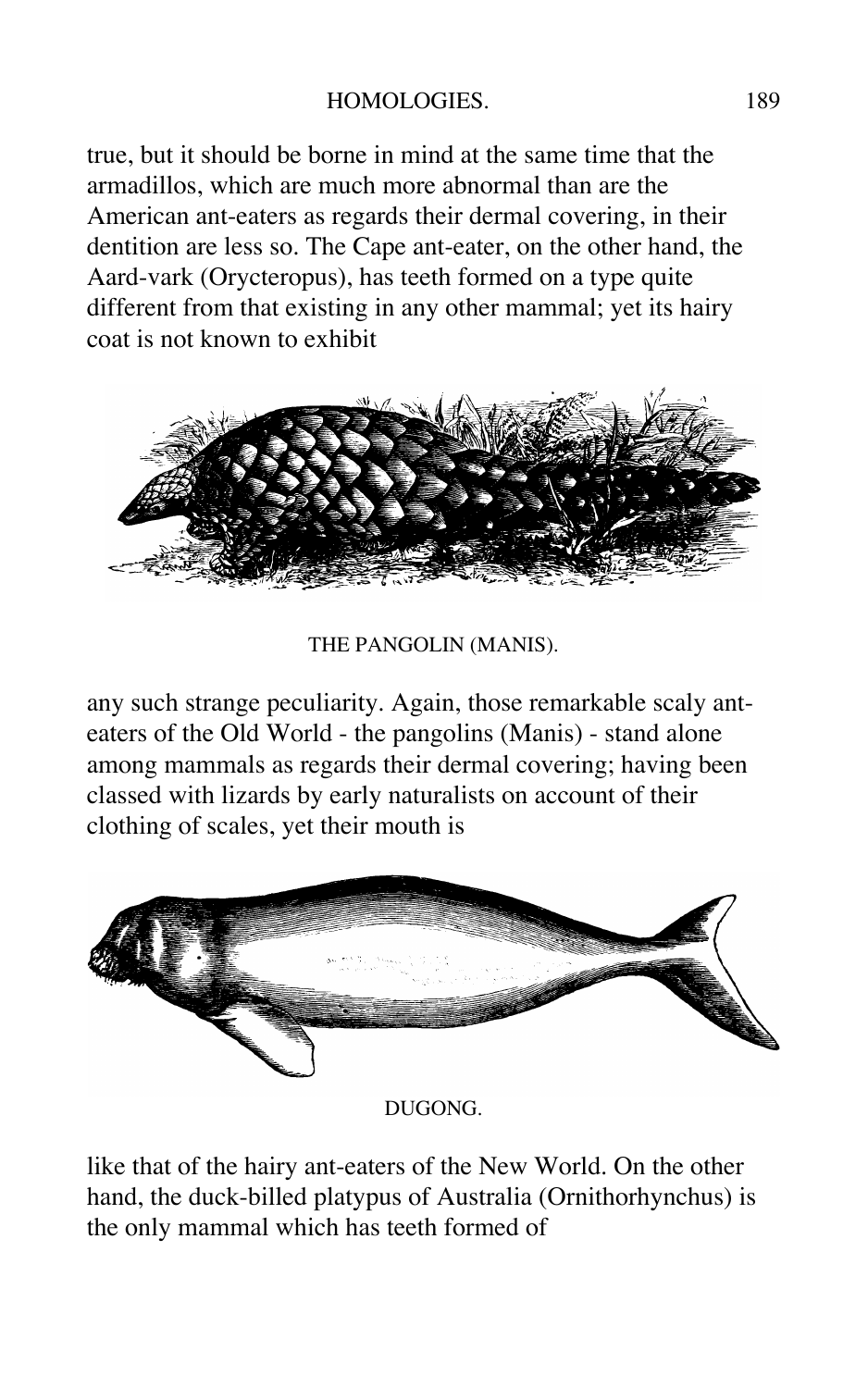horn, yet its furry coat is normal and ordinary. Again, the Dugong and Manatee are dermally alike, yet extremely different as regards the structure and number of their teeth. The porcupine also, in spite of its enormous armature of quills, is furnished with as good a supply of teeth as are the hairy members of the same family, but not with a better one; and in spite of the deficiency of teeth in the hairless dogs, no converse redundancy of teeth has, it is believed, been remarked in Angora cats and rabbits. To say the least, then, this law of correlation presents numerous and remarkable exceptions.

To return, however, to the subject of homological relations: it is surely inconceivable that indefinite variation with survival of the fittest can ever have built up these serial, bilateral, and vertical homologies, without the action of some special innate power or tendency so to build up, possessed by the organism itself in each case. By "special tendency" is meant one the laws and conditions of which are as yet unknown, but which is analogous to the innate power and tendency possessed by crystals similarly, to build up certain peculiar and very definite forms.

First, with regard to comparative anatomy. The correspondence between the thoracic and pelvic limbs is notorious. Prof. Gegenbaur has lately endeavored  $^{20}$  to explain this resemblance by the derivation of each limb from a primitive form of fin. This fin is supposed to have had a marginal external (radial) series of cartilages, each of which supported a series of secondary cartilages, starting from the inner (ulnar) side of the distal part of the supporting marginal piece. The root marginal piece would become the humerus or femur, as the case might be: the second marginal piece, with the piece attached to the inner side of the distal end of the root marginal piece, would

<sup>20</sup> "Ueber das Gliedmaassenskelet der Enaliosaurier, Jenaischen Zeitschrift," Bd. v. Heft 3, Taf. xiii.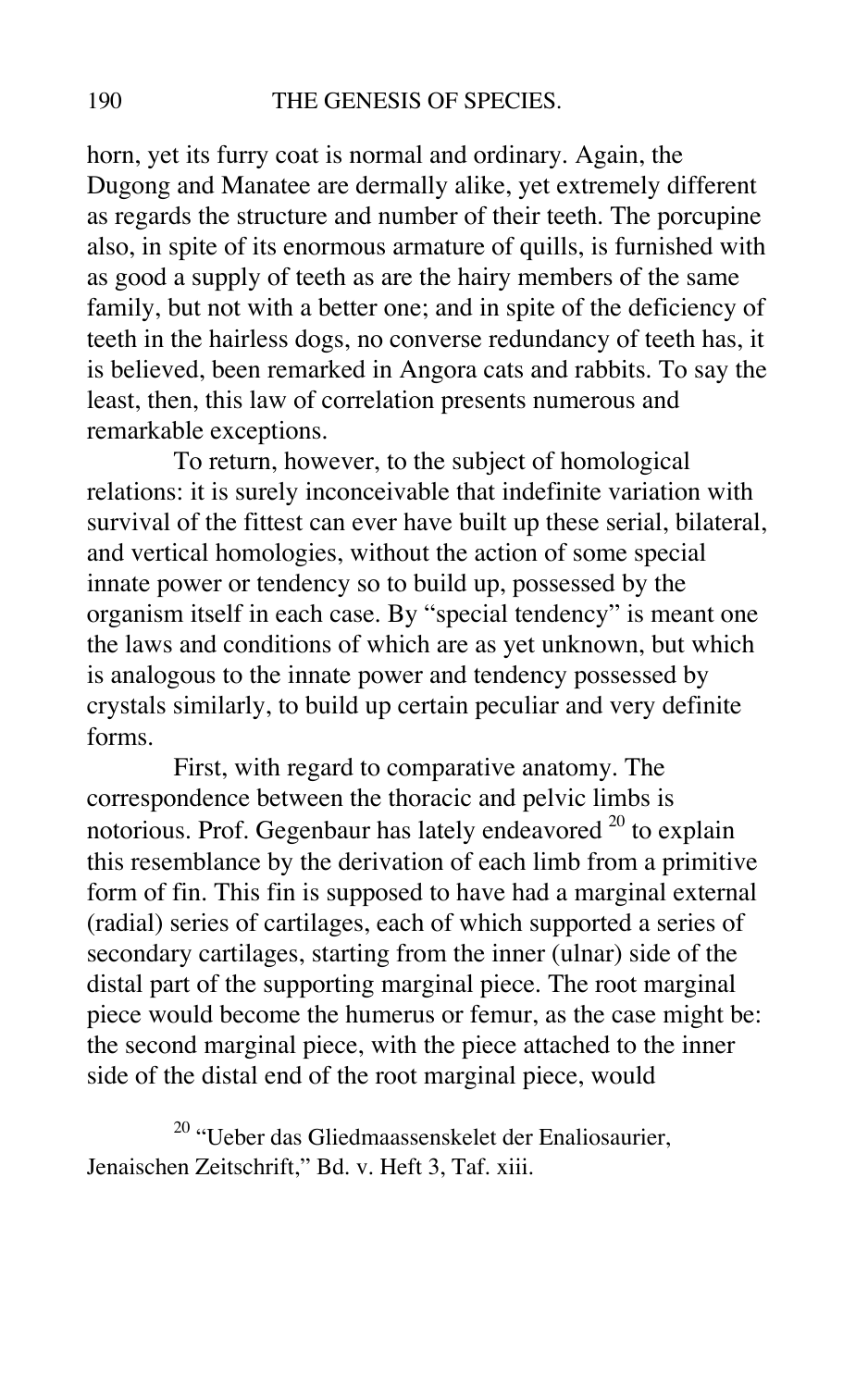together form either the radius and ulna or the tibia and fibula, and so on.

Now there is little doubt (from *a priori* considerations) but that the special differentiation of the limb-bones of the higher Vertebrates has been evolved from anterior conditions existing in some fish-like form or other. But the particular view advocated by the learned professor is open to criticism. Thus, it may be objected against this view, first, that it takes no account of the radial ossicle which becomes so enormous in the mole; secondly, that it does not explain the extra series of ossicles which are formed on the outer (radial or marginal) side of the paddle in the Ichthyosaurus; and thirdly, and most importantly, that even if this had been the way in which the limbs had been differentiated, it would not be at all inconsistent with the possession of an innate power of producing, and an innate tendency to produce similar and symmetrical homological resemblances. It would not be so because resemblances of the kind are found to exist, which, on the Darwinian theory, must be subsequent and secondary, not primitive and ancestral. Thus we find in animals of the eft kind



SKELETON OF AN ICHTHYOSAURUS.

(certain amphibians), in which the tarsus is cartilaginous, that the carpus is cartilaginous likewise. And we shall see in cases of disease and of malformation what a tendency there is to a similar affection of homologous parts.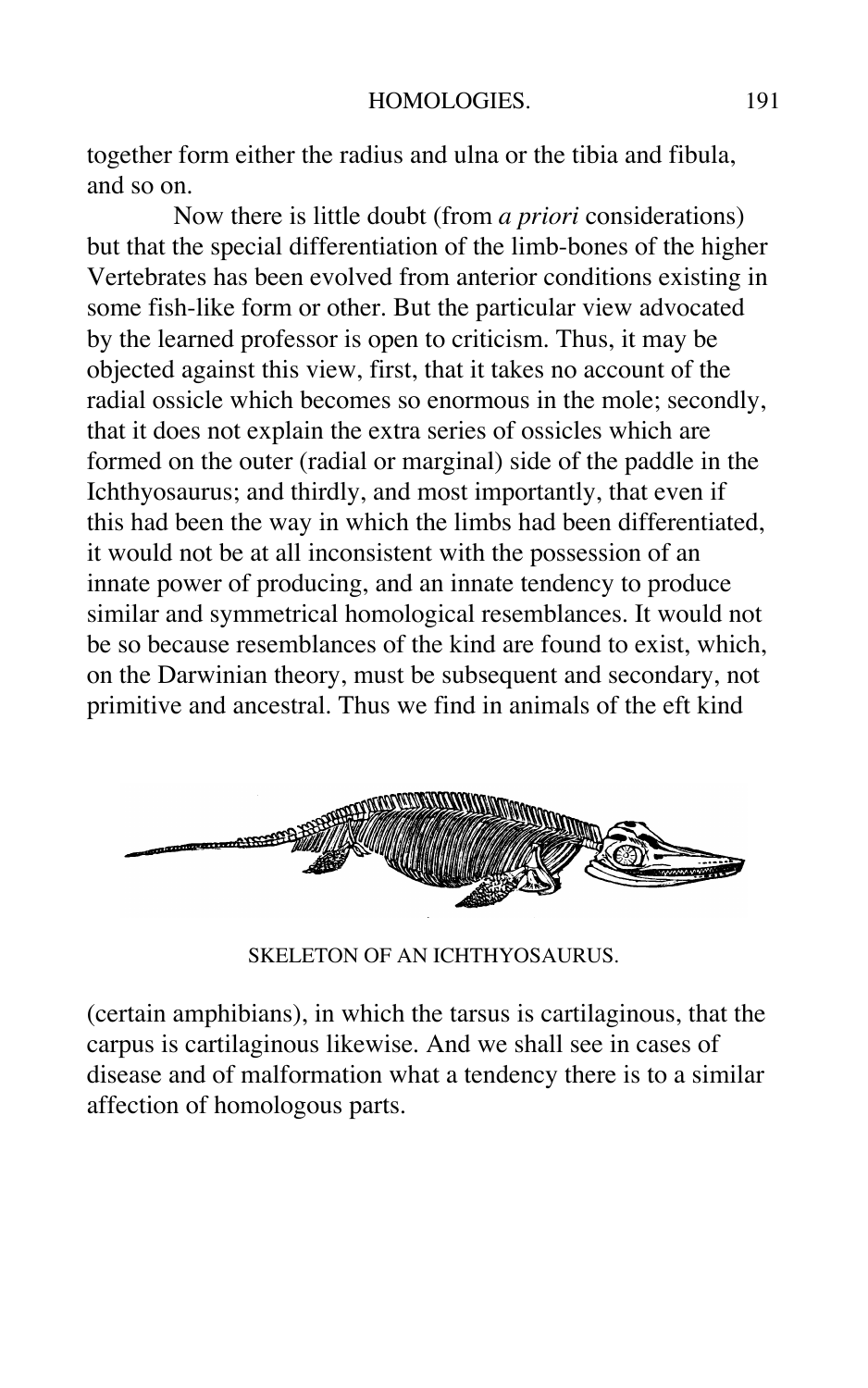In efts, as Prof. Gegenbaur himself has pointed out,  $21$  there is a striking correspondence between the bones or cartilages supporting the arm, wrist, and fingers, and those



A. SKELETON OF ANTERIOR EXTREMITY OF AN EFT. B. SKELETON OF POSTERIOR EXTREMITY OF THE SAME.

sustaining the leg, ankle, and toes, with the exception that the toes exceed the fingers in number by one.

Yet these animals are far from being the root-forms from



SKELETON OF A PLESIOSAURUS.

which all the Vertebrata have diverged, as is evidenced from the degree of specialization which their structure presents.

 $^{21}$  In his work on the Carpus and Tarsus.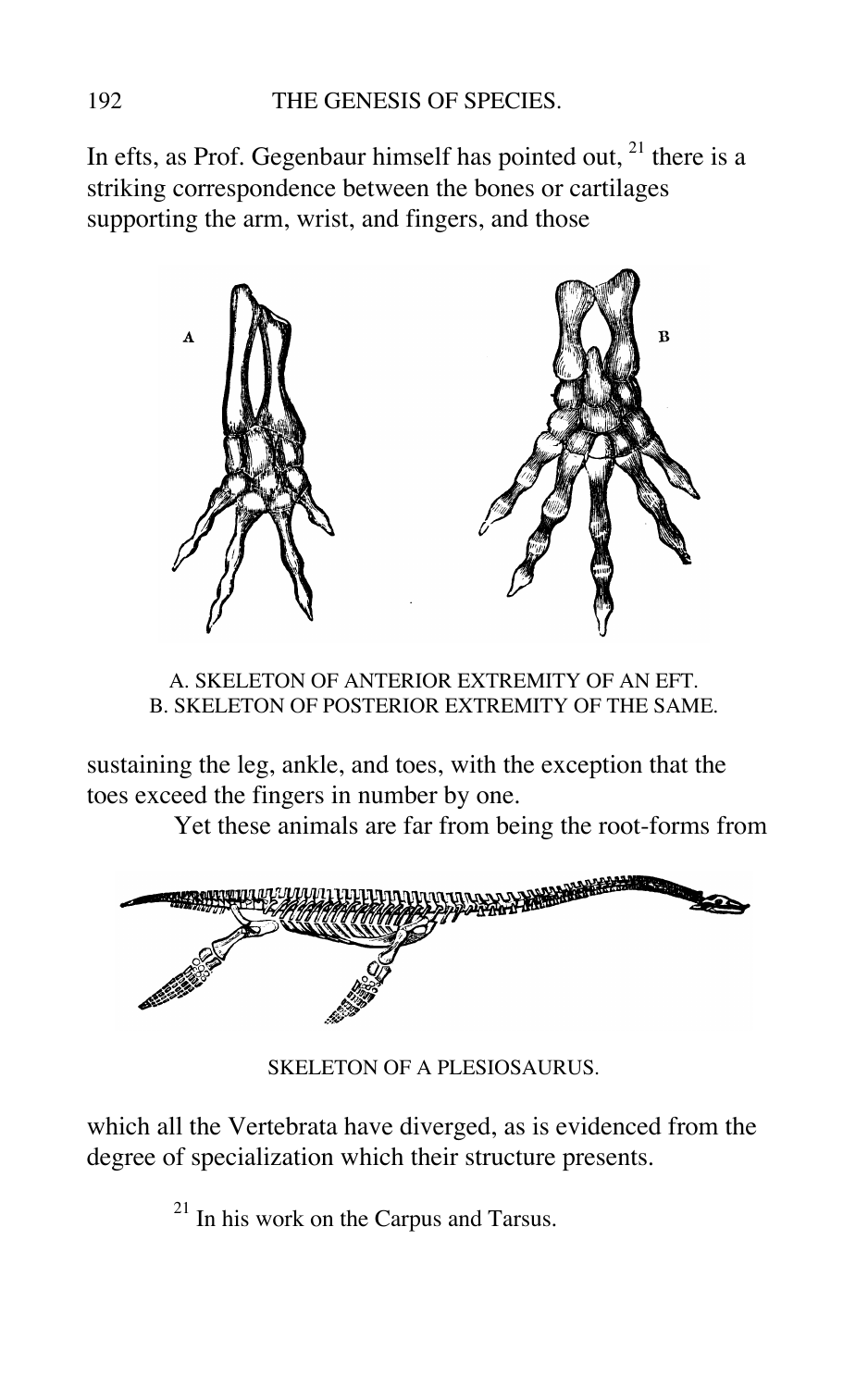If they have descended from such primitive forms as Prof. Gegenbaur imagines, then they have built up a secondary serial homology - a repetition of similar modifications - fully as remarkable as if it were primary. The Plesiosauria - those extinct marine reptiles of the Secondary period, with long necks, small heads, and paddle-like limbs - are of yet higher organization than are the efts and other Amphibia. Nevertheless they present us with a similarity of structure between the fore and hind limb, which is so great as almost to be identity. But the Amphibia and Plesiosauria, though not themselves primitive vertebrate types, may be thought by some to have derived their limb structure by direct descent from such. Tortoises, however, must be admitted to be not only highly differentiated organisms, but to be far indeed removed from primeval vertebrate structure. Yet certain tortoises 22 (notably *Chelydra Temminckii*) exhibit such a remarkable uniformity in fore and hind limb structure (extending even up to the proximal ends of the humerus and femur) that it is impossible to doubt its independent development in these forms.

Again, in the Potto (Perodicticus) there is an extra bone in the foot, situated in the transverse ligament enclosing the flexor tendons. It is noteworthy that in the *hand* of the same animal a serially homologous structure should also be developed.<sup>[23</sup> In the allied form called the slow lemur (Nycticebus) we have certain arrangements of the muscles and tendons of the hand which reproduce in great measure those of the foot, and *vice versa*. 24 And in the Hyrax another myological resemblance appears.  $2^5$  It is,

 $22$  An excellent specimen displaying this resemblance is preserved in the Museum of the Royal College of Surgeons.

23 Phil. Trans., 1867, p. 353.

<sup>24</sup> Proc. Zool. Soc., 1865, p. 255.

25 Ibid., p. 351.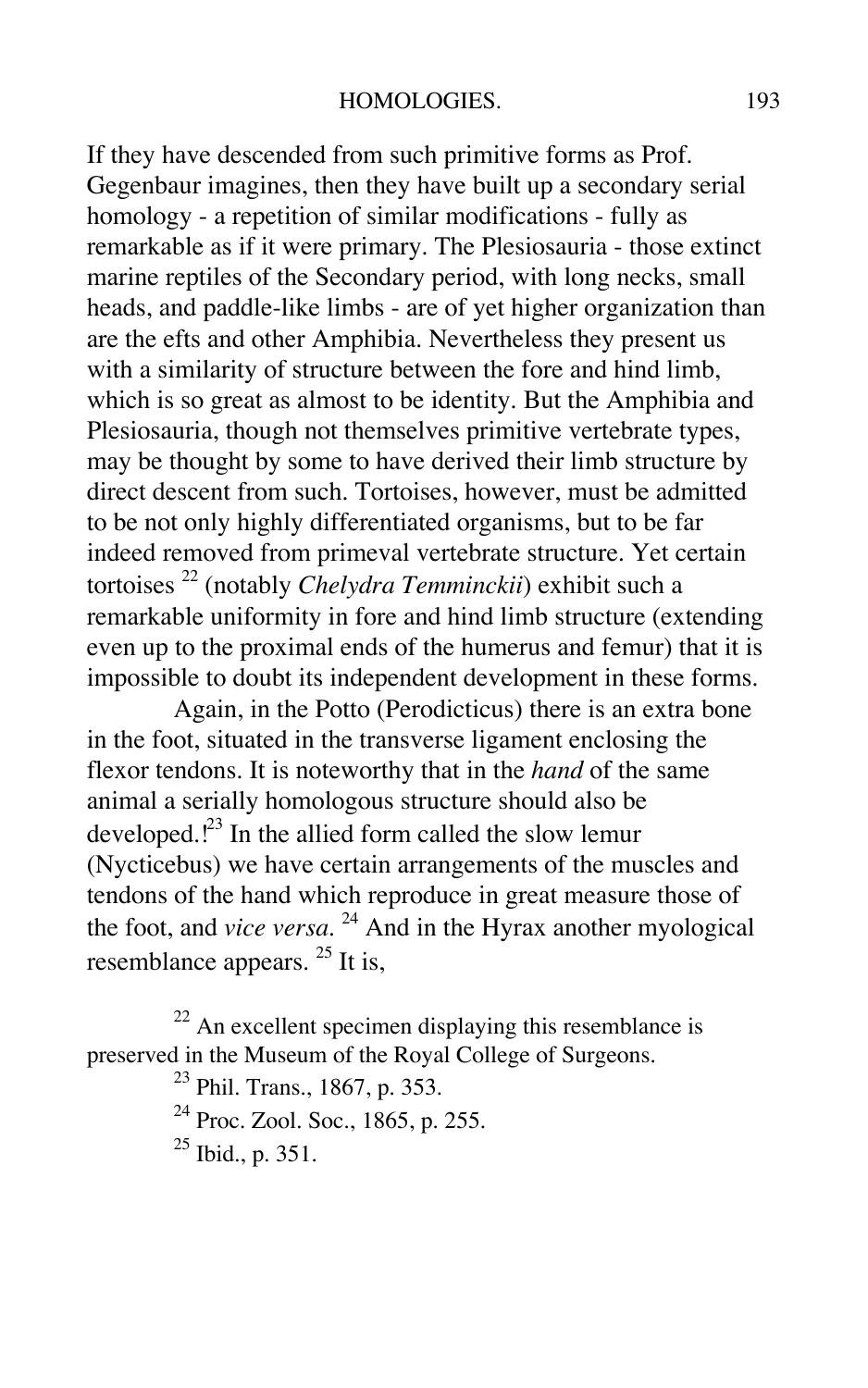however, needless to multiply instances which can easily be produced in large numbers if required.



LONG FLEXOR MUSCLES AND TENDONS OF THE HAND.

*P.t.* Pronator teres. *F.8.* Flexor sublimis digitorum. *F.p.* Flexor profusidus digitorum. *F.l.p.* Flexor longus pollicis.

Secondly, with regard to teratology, it is notorious that similar abnormalities are often found to coexist in both the pelvic and thoracic limbs.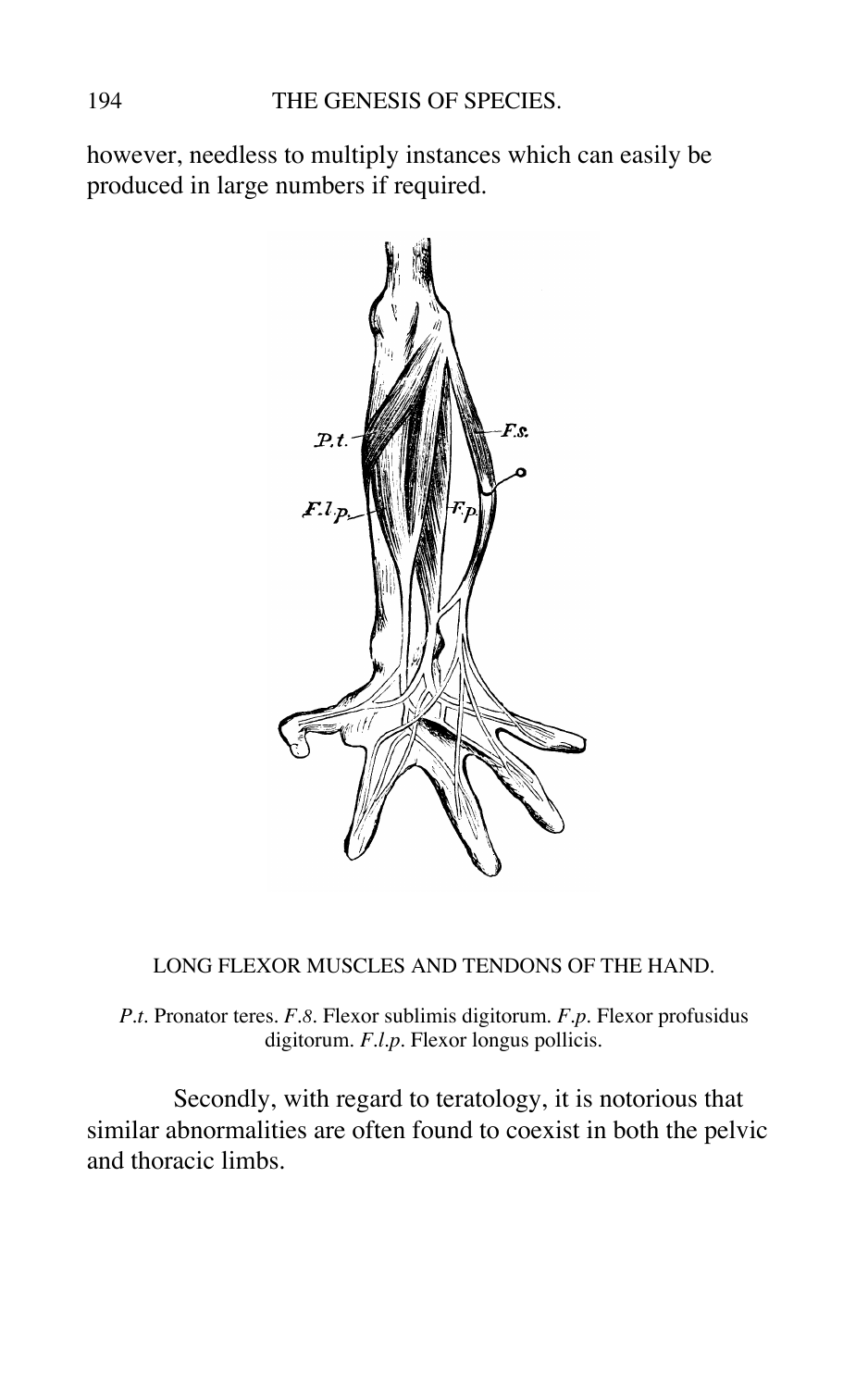M. Isidore Geoffroy St.-Hilaire remarks, <sup>26</sup> "L'anomalie se répète d'un membre thoracique au membre abdominal du même côté." And he afterward quotes Weitbrecht.<sup>27</sup> who had "observé dans un cas l'absence simultanée aux deux mains et aux deux pieds, de quelques doigts, de quelques metacarpiens et metatarsiens, enfin de quelques os du carpe et du tarse."

Prof. Burt G. Wilder, in his paper on extra digits,  $^{28}$  has recorded no less than twenty-four cases where such excess coexisted in both little fingers; also one case in which the right little finger and little toe were so affected; six in which it was both the little fingers and both the little toes; and twenty-two other cases more or less the same, but in which the details were not accurately to be obtained.

Mr. Darwin cites  $29$  a remarkable instance of what he is inclined to regard as the development in the foot of birds of a sort of representation of the wing-feathers of the hand. He says: "In several distinct breeds of the pigeon and fowl the legs and the two outer toes are heavily feathered, so that, in the trumpeter pigeon, they appear like little wings. In the feather-legged bantam, the 'boots,' or feathers, which grow from the outside of the leg, and generally from the two outer toes, have, according to the excellent authority of Mr. Hewitt, been seen to exceed the wing-feathers in length, and in one case were actually nine and a half inches in length! As Mr. Blyth has remarked to me, these leg-feathers resemble the primary wingfeathers, and are totally unlike the fine down which naturally grows on the legs of some birds, such as grouse and owls.

<sup>26</sup> "Hist. Générale des Anomalies," t. i., p. 228. Bruxelles, 1837.

 $27$  Nov. Comment. Petrop. t. ix., p. 269.

28 Read on June 2, 1868, before the Massachusetts Medical Society. See vol. ii., No. 3.

29 "Animals and Plants under Domestication," vol. ii., p. 322.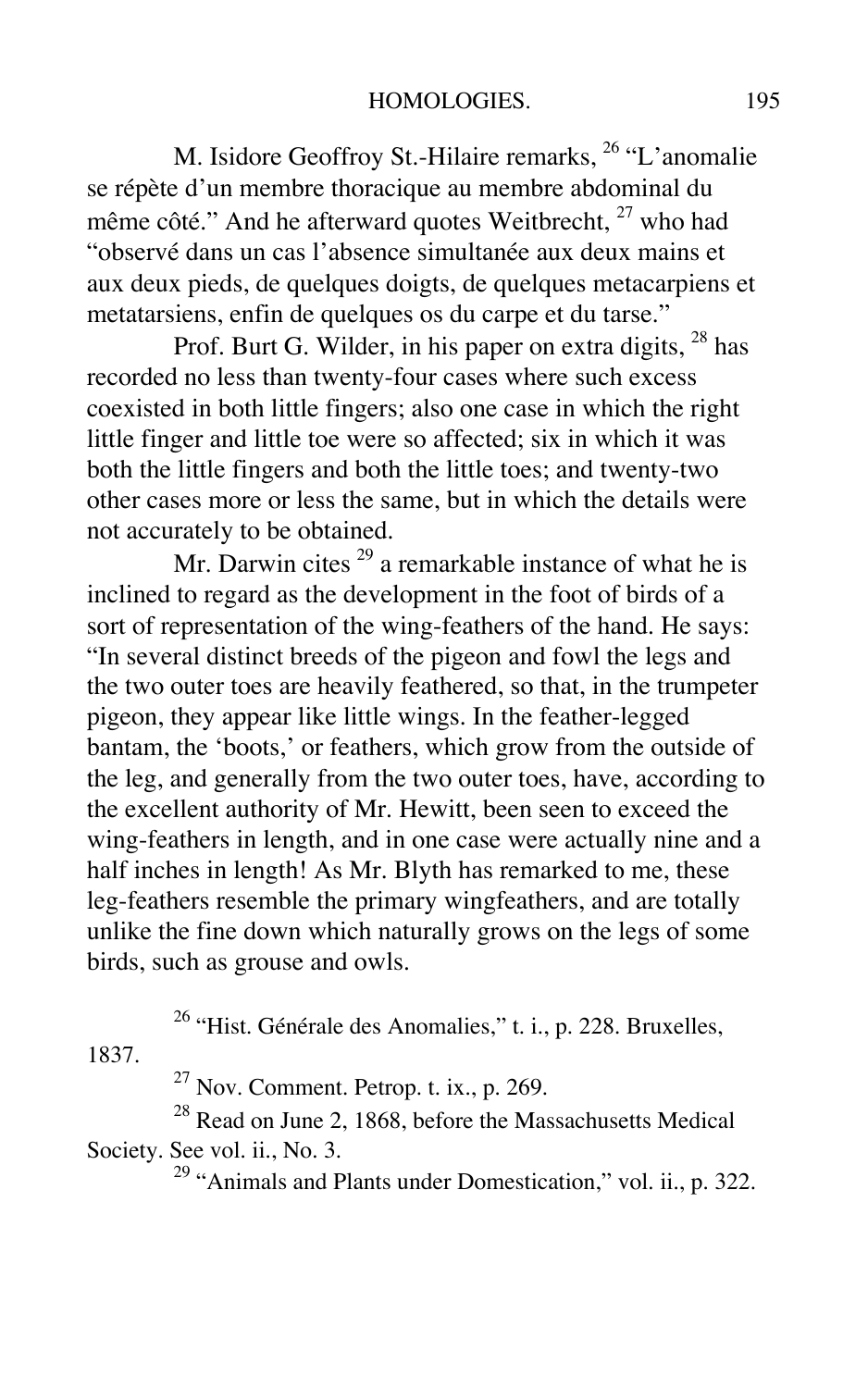Hence it may be suspected that excess of food has first given redundancy to the plumage, and then that the law of homologous variation has led to the development of feathers on the legs, in a position corresponding with those on the wing, namely, on the outside of the tarsi and toes. I am strengthened in this belief by the following curious case of correlation, which for a long time seemed to me utterly inexplicable - namely, that in pigeons of any breed, if the legs are feathered, the two outer toes are partially connected by skin. These two outer toes correspond with our third and fourth toes. Now, in the wing of the pigeon, or any other bird, the first and fifth digits are wholly aborted; the second is rudimentary, and carries the so-called 'bastard wing;' while the third and fourth digits are completely united and enclosed by skin, together forming the extremity of the wing. So that in feather-footed pigeons not only does the exterior surface support a row of long feathers like wing-feathers, but the very same digits which in the wing are completely united by skin become partially united by skin in the feet; and thus, by the law of the correlated variation of homologous parts, we can understand the curious connection of feathered legs and membrane between the outer toes."

Irregularities in the circulating system are far from uncommon, and sometimes illustrate this homological tendency. My friend and colleague Mr. George G. Gascoyen, assistant surgeon at St. Mary's Hospital, has supplied me with two instances of symmetrical affections which have come under his observation.

In the first of these the brachial artery bifurcated almost at its origin, the two halves reuniting at the elbowjoint, and then dividing into the radial and ulnar arteries in the usual manner. In the second case an aberrant artery was given off from the radial side of the brachial artery, again almost at its origin. This aberrant artery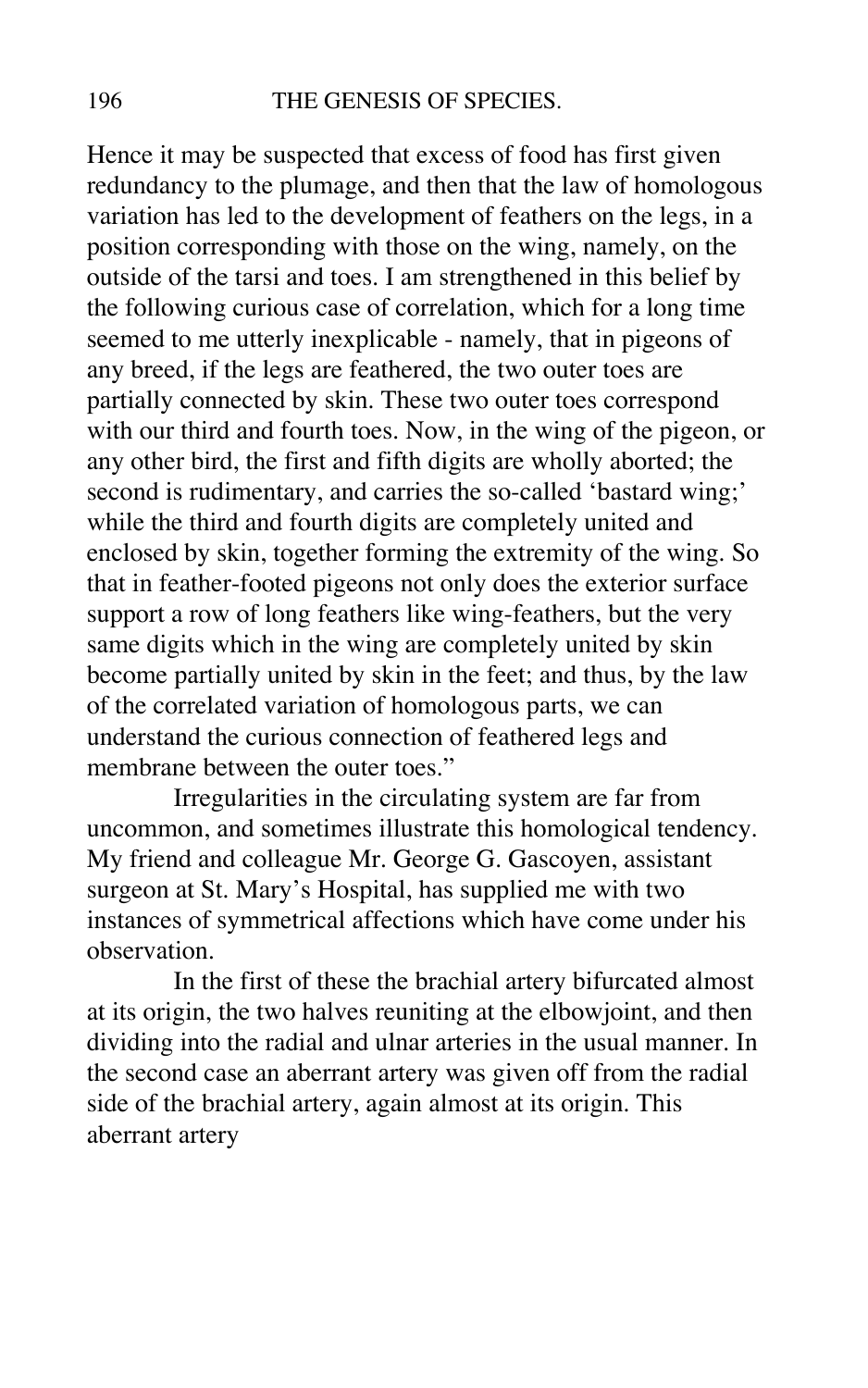anastomosed below the elbow-joint with the radial side of the radial artery. In each of these cases the right and left sides varied in precisely the same manner.

Thirdly, as to pathology. Mr. James Paget,  $30$  speaking of symmetrical diseases, says: "A certain morbid change of structure on one side of the body is repeated in the exactly corresponding part of the other side." He then quotes and figures a diseased lion's pelvis from the College of Surgeons Museum, and says of it: "Multiform as the pattern is in which the new bone, the product of some disease comparable with a human rheumatism, is deposited - a pattern more complex and irregular than the spots upon a map - there is not one spot or line on one side which is not represented, as exactly as it would be in a mirror, on the other. The likeness has more than daguerreotype exactness." He goes on to observe: "I need not describe many examples of such diseases. Any out-patients' room will furnish abundant instances of exact symmetry in the eruptions of eczema, lepra, and psoriasis; in the deformities of chronic rheumatism, the paralysis from lead; in the eruptions excited by iodide of potassium or copaiba. And any large museum will contain examples of equal symmetry in syphilitic ulcerations of the skull; in rheumatic and syphilitic deposits on the tibiæ and other bones; in all the effects of chronic rheumatic arthritis, whether in the bones, the ligaments, or the cartilages; in the fatty and earthy deposits in the coats of arteries." 31

He also considered it to be proved that, "next to the parts which are symmetrically placed, none are so nearly identical in composition as those which are homologous. For example, the backs of the hands and of the feet, or the palms and soles, are often not only symmetrically, but similarly, affected with psoriasis. So are the elbows and the

> <sup>30</sup> "Lectures on Surgical Pathology," 1853, vol. i., p. 18.  $31$  Ibid., p. 22.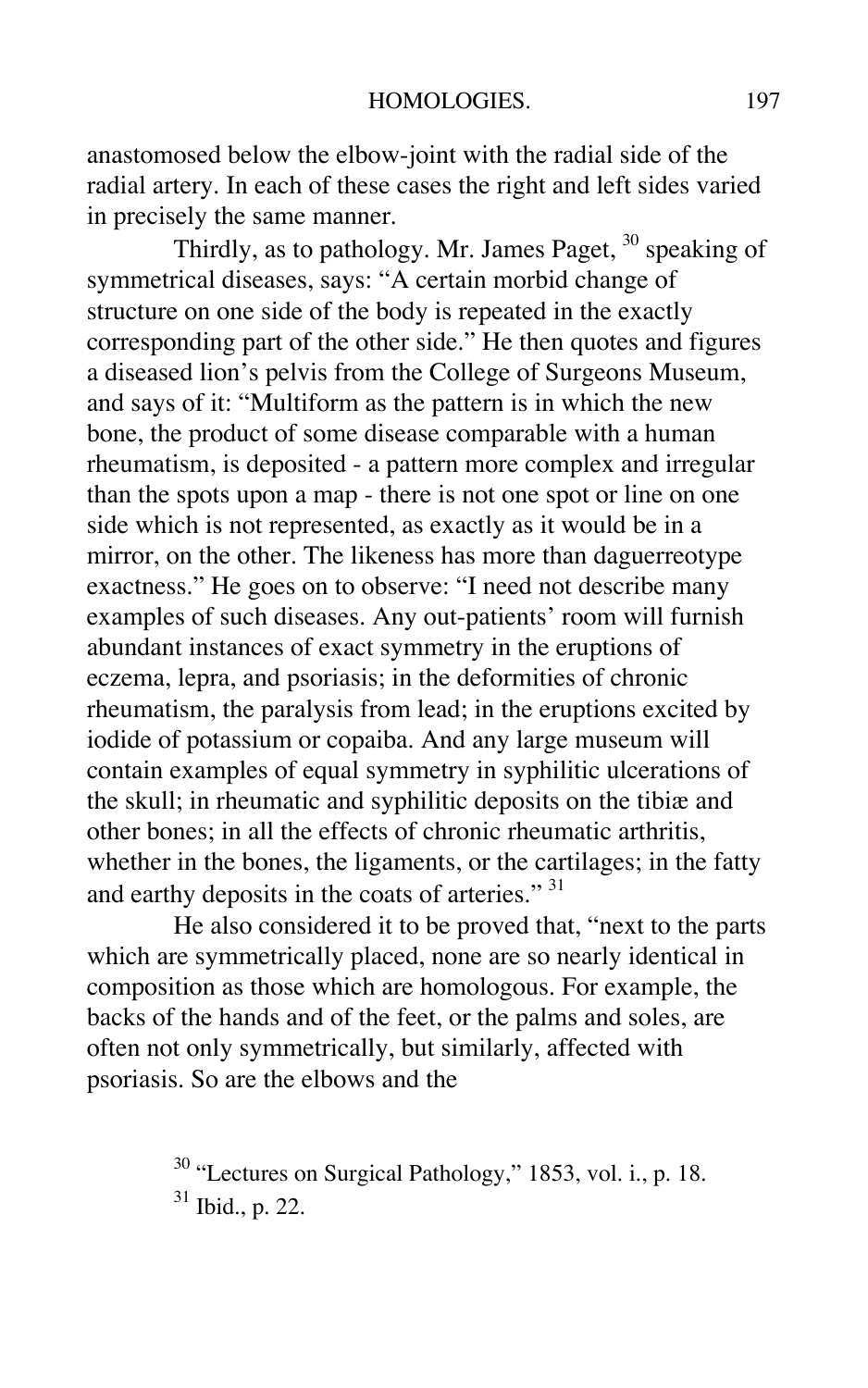knees; and similar portions of the thighs and the arms may be found affected with icthyosis. Sometimes also specimens of fatty and earthy deposits in the arteries occur, in which exact similarity is shown in the plan, though not in the degree, with which the disease affects severally the humeral and femoral, the radial and peroneal, the ulnar and posterior tibial arteries."

Dr. William Budd  $32$  gives numerous instances of symmetry in disease, both lateral and serial. Thus, among others, we have one case (William Godfrey), in which the hands and feet were distorted. "The distortion of the right hand is greater than that of the left, of the right foot greater than that of the left foot." In another (Elizabeth Alford) lepra affected the extensor surfaces of the thoracic and pelvic limbs. Again, in the case of skin-disease illustrated in Plate III., "The analogy between the elbows and knees is clearly expressed in the fact that these were the only parts affected with the disease." 33

Prof. Burt Wilder, <sup>34</sup> in his paper on "Pathological Polarities," strongly supports the philosophical importance of these peculiar relations, adding arguments in favor of anteroposterior homologies, which it is here unnecessary to discuss, enough having been said, it is believed, to thoroughly demonstrate the existence of these deep internal relations which are named lateral and serial homologies.

What explanation can be offered of these phenomena? To say that they exhibit a "nutritional relation" brought about by a "balancing of forces" is merely to give a new denomination to the unexplained fact. The changes are, *of course*, brought about by a "nutritional" process, and

<sup>32</sup> See "Medico-Chirurgical Transactions," vol. xxv. (or vii. of 2d series), 1842, P. 100, P1. III.

33 Med.-Chirurg. Trans. vol. xxv. (or vii. of 2d series), 1842, p. 122.

34 See *Boston Medical and Surgical Journal* for April 5, 1866, vol. lxxiv., p. 189.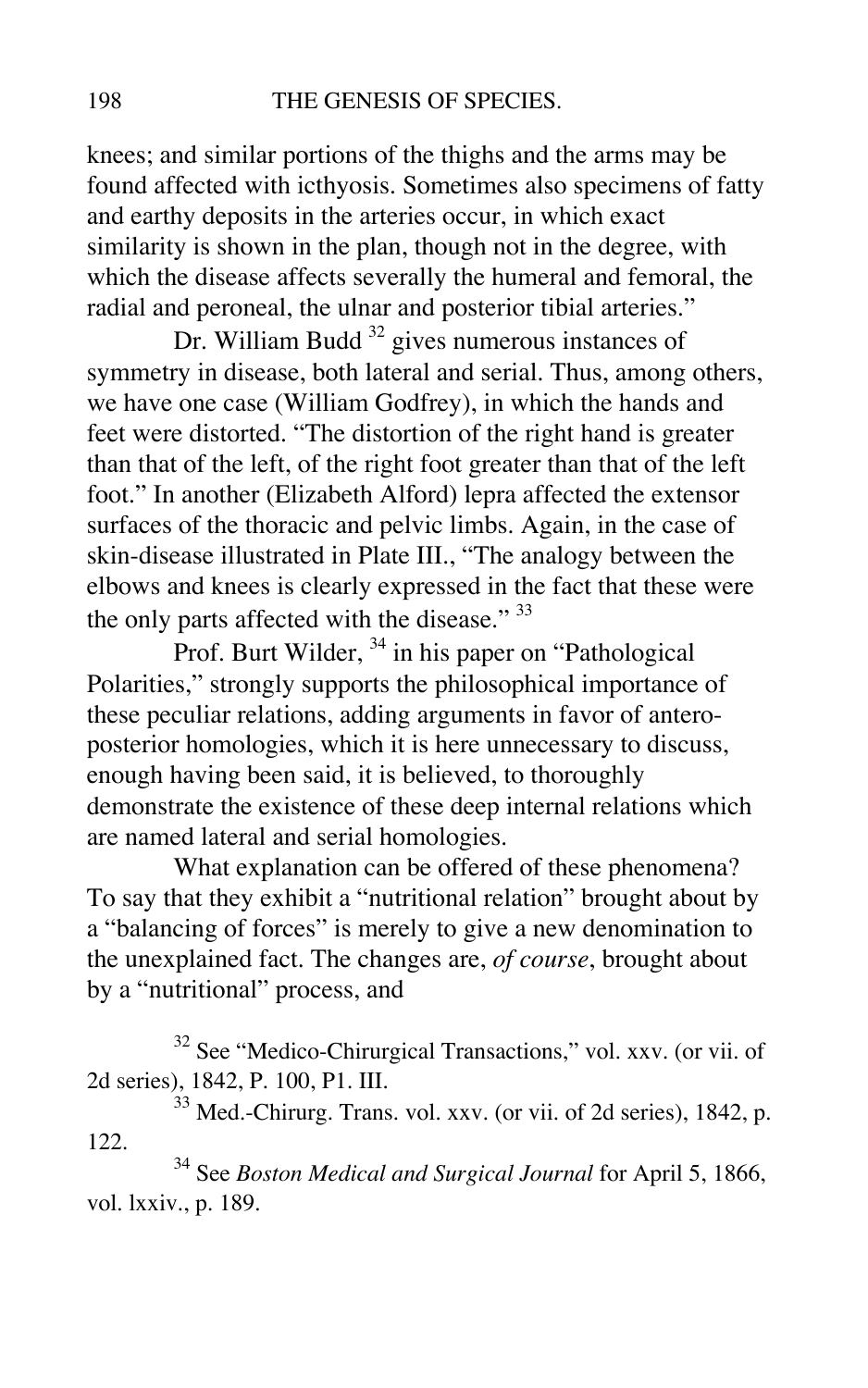the symmetry is undoubtedly the result of a "balance of forces," but to say so is a truism. The question is, What is the cause of this "nutritional balancing?" It is here contended that it must be due to an internal cause which at present science is utterly incompetent to explain. It is an internal property possessed by each living organic whole as well as by each non-living crystalline mass, and that there is such internal power or tendency, which may be spoken of as a "polarity," seems to be demonstrated by the instances above given, which can easily be multiplied indefinitely. Mr. Herbert Spencer  $35$  (speaking of the reproduction, by budding, of a Begonia-leaf) recognizes a power of the kind. He says, "We have, therefore, no alternative but to say that the living particles composing one of these fragments have an innate tendency to arrange themselves into the shape of the organism to which they belong. We must infer that a plant or animal of any species is made up of special units, in all of which there dwells the intrinsic aptitude to aggregate into the form of that species; just as, in the atoms of a salt, there dwells the intrinsic aptitude to crystallize in a particular way. It seems difficult to conceive that this can be so; but we see that it *is* so." . . . . "For this property there is no fit term. If we accept the word polarity, as a name for the force by which inorganic units are aggregated into a form peculiar to them, we may apply this word to the analogous force displayed by organic limits."

Dr. Jeffries Wyman, <sup>36</sup> in his paper on the "Symmetry and Homology of Limbs," has a distinct chapter on the "Analogy between Symmetry and Polarity," illustrating it by the effects of magnets on "particles in a polar condition."

<sup>35</sup> "Principles of Biology," vol. i., p. 180.

<sup>36</sup> See the "Proceedings of the Boston Society of Natural History," vol. xi., June 5, 1867.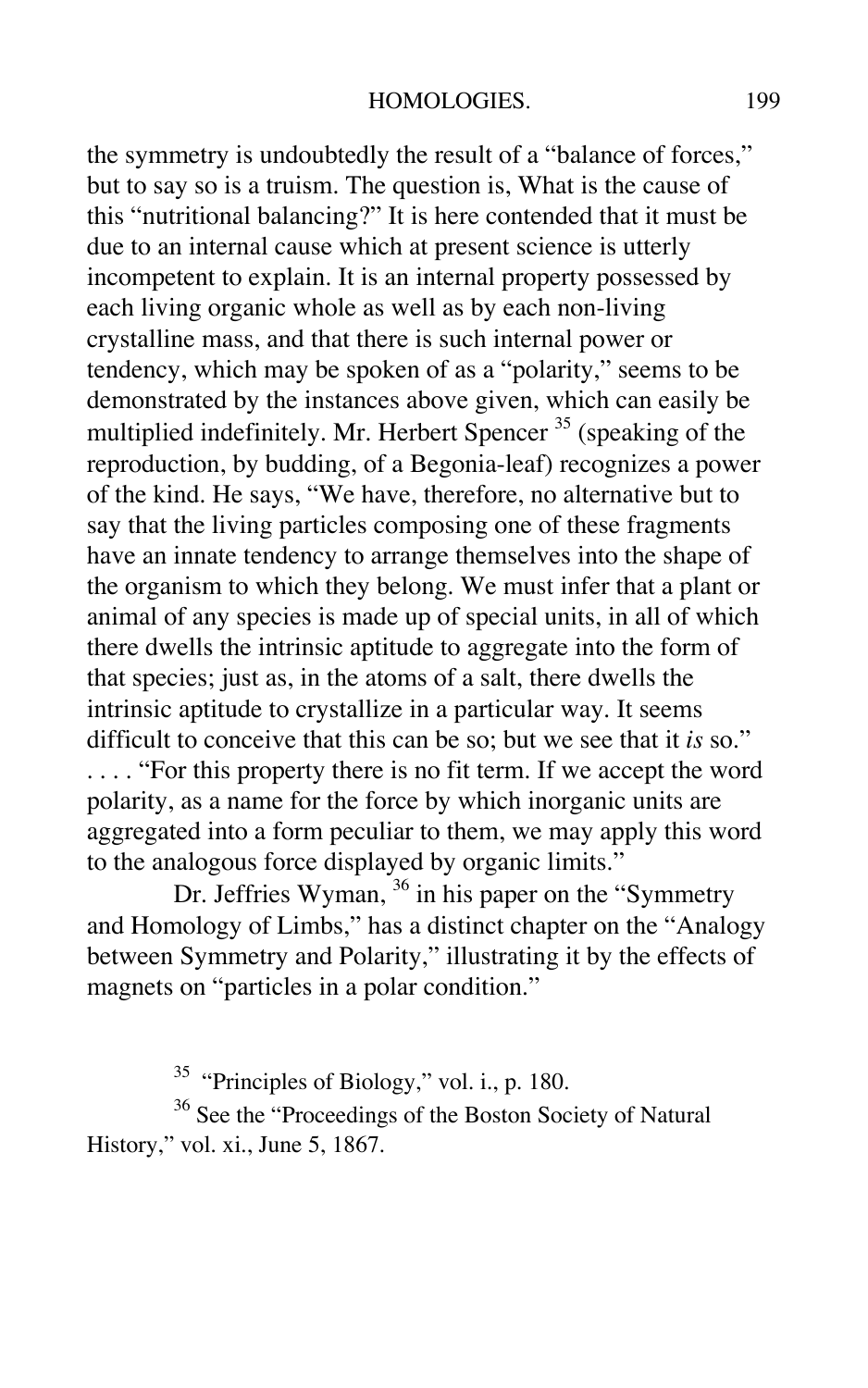Mr. J. J. Murphy, after noticing  $37$  the power which crystals have to repair injuries inflicted on them and the modifications they undergo through the influence of the medium in which they may be formed, goes on to say: <sup>38</sup> "It needs no proof that in the case of spheres and crystals the forms and the structures are the effect, and not the cause, of the formative principles. Attraction, whether gravitative or capillary, produces the spherical form; the spherical form does not produce attraction. And crystalline polarities produce crystalline structure and form; crystalline structure and forum do not produce crystalline polarities. The same is not quite so evident of organic forms, but it is equally true of them also." . . . . "It is not conceivable that the microscope should reveal peculiarities of structure corresponding to peculiarities of habitual tendency in the embryo, which at its first formation has no structure whatever;"  $39$  and he adds that "there is something quite inscrutable and mysterious" in the formation of a new individual from the germinal matter of the embryo. In another place  $40$  he says: "We know that in crystals, notwithstanding the variability of form within the limits of the same species, there are definite and very peculiar formative laws, which cannot possibly depend on any thing like organic functions, because crystals have no such functions ; and it ought not to surprise us if there are similar formative or morphological laws among organisms which, like the formative laws of crystallization, cannot be referred to any relation of form or structure to function. Especially, I think is this true of the lowest organisms, many of which show great beauty of form, of a kind that appears to be altogether due to symmetry of growth; as the beautiful star-like rayed forms of the *acanthometræ*, which are low animal organisms not very different from the Foraminifera." Their "definiteness of form does not appear

> $37$  "Habit and Intelligence," vol. i., p. 75.  $38$  Ibid., p. 112.  $39$  Ibid., p. 170.  $40$  Ibid., vol. i., p. 229.